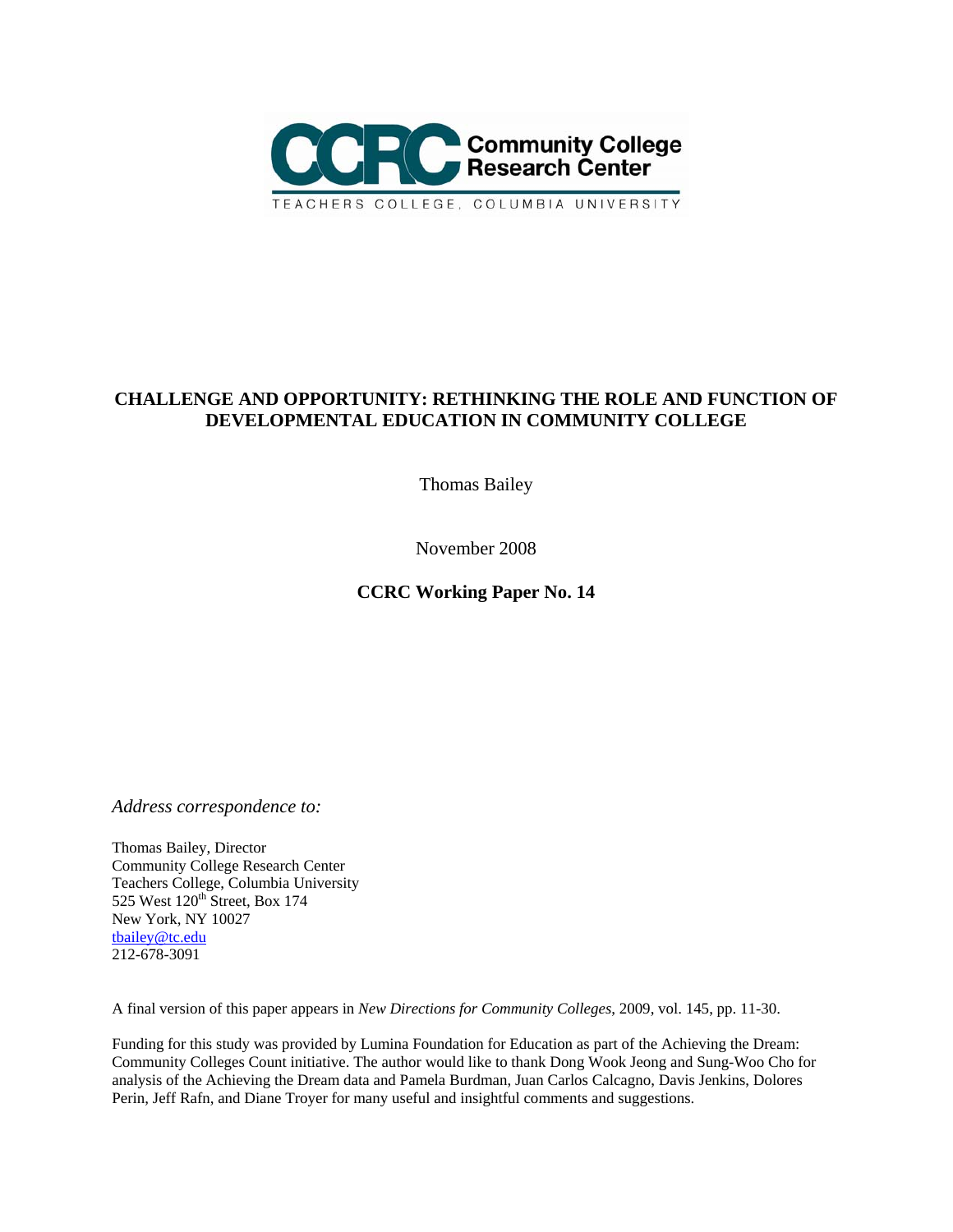#### **Abstract**

In the paper, I review evidence on the number of students who enter community colleges with weak academic skills and on the incidence of developmental education. I then report on what happens to developmental students and review the research on the effectiveness of programs at community colleges designed to strengthen weak academic skills. I briefly discuss the costs of these programs. I conclude by arguing that, on average, developmental education as it is now practiced is not very effective in overcoming academic weaknesses, partly because the majority of students referred to developmental education do not finish the sequences to which they are referred. Yet there is reason for optimism. In recent years, a dramatic expansion in experimentation with new approaches to strengthen student skills has taken place. There is now a growing commitment to better evaluation and quantitative analysis of student progression in community colleges that promises a more systematic and informed process of program and policy development. I suggest a broad developmental education reform agenda based on a comprehensive approach to assessment, more rigorous research that explicitly tracks students with weak academic skills through their early experiences at community colleges, a blurring of the distinction between developmental and "college-level" students that could improve pedagogy for both groups of students, and strategies to streamline developmental programs and accelerate students' progress toward engagement in college-level work.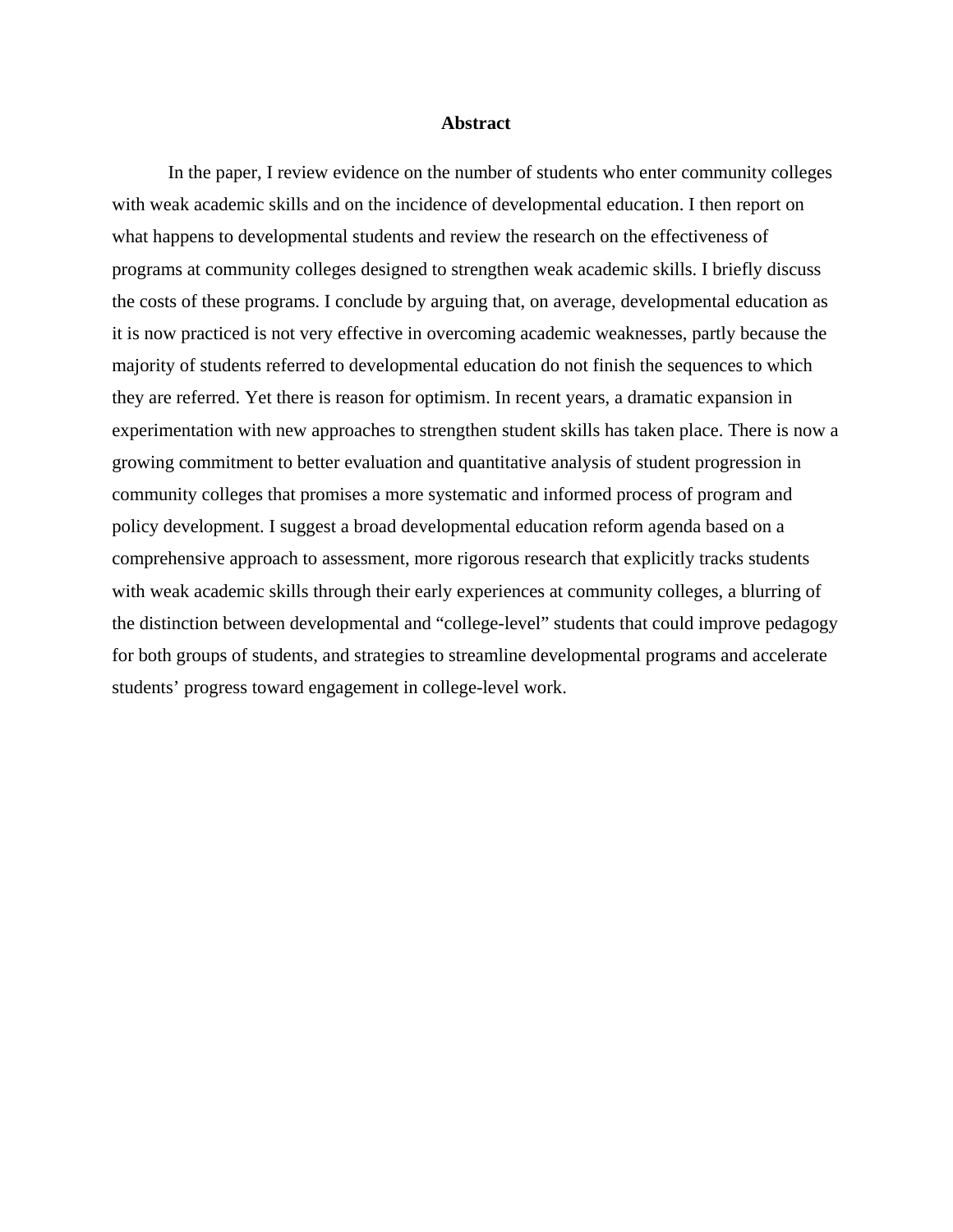# **Table of Contents**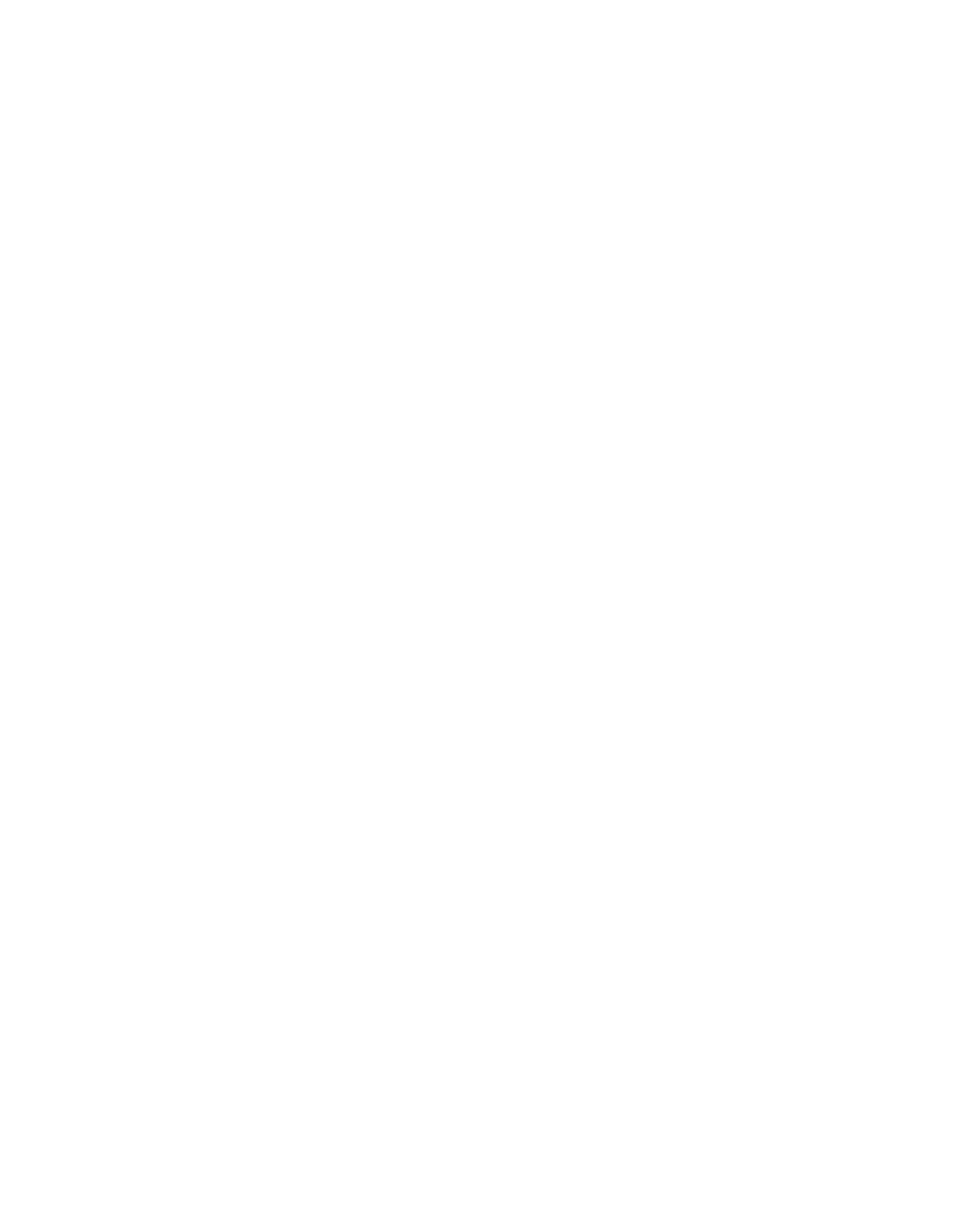#### **Introduction**

<span id="page-4-0"></span>Developmental education is one of the most difficult issues confronting community colleges today. Community colleges are charged with teaching students college-level material, yet a majority of their students arrive with academic skills in at least one subject area that are judged to be too weak to allow them to engage successfully in college-level work. Thus a majority of community college students arrive unprepared to engage effectively in the core function of the college. Colleges address this problem with extensive programs of developmental education,<sup>[1](#page-4-1)</sup> which are designed to strengthen skills so students can successfully complete college-level courses.

In this paper, I first review evidence on the number of students who arrive with weak academic skills and on the incidence of developmental education. Using longitudinal datasets that track students through their college experience, I then report on what happens to developmental students and review the research on the effectiveness of programs at community colleges designed to strengthen weak academic skills. The subsequent section briefly discusses the costs of these programs to students. I conclude by arguing that, on average, developmental education as it is now practiced is not very effective in overcoming academic weaknesses, partly because the majority of students referred to developmental education do not finish the sequences to which they are referred. This bleak picture of the developmental education landscape justifies a broad-based effort to reform and rethink the endeavor. But there is reason for optimism. In recent years, a dramatic expansion in experimentation with new approaches has taken place. There is now a growing commitment to better evaluation and quantitative analysis of student progression in community colleges that promises a more systematic and informed process of program and policy development. I suggest a broad developmental education reform agenda based on a comprehensive approach to assessment, more rigorous research that explicitly tracks students with weak academic skills through their early experiences at community colleges, a blurring of the distinction between developmental and "college-level" students that could improve pedagogy for both groups of students, and strategies to streamline developmental programs and accelerate students' progress toward engagement in college-level work.

<u>.</u>

<span id="page-4-1"></span> $<sup>1</sup>$  The terms developmental education and remediation are used interchangeably in this paper.</sup>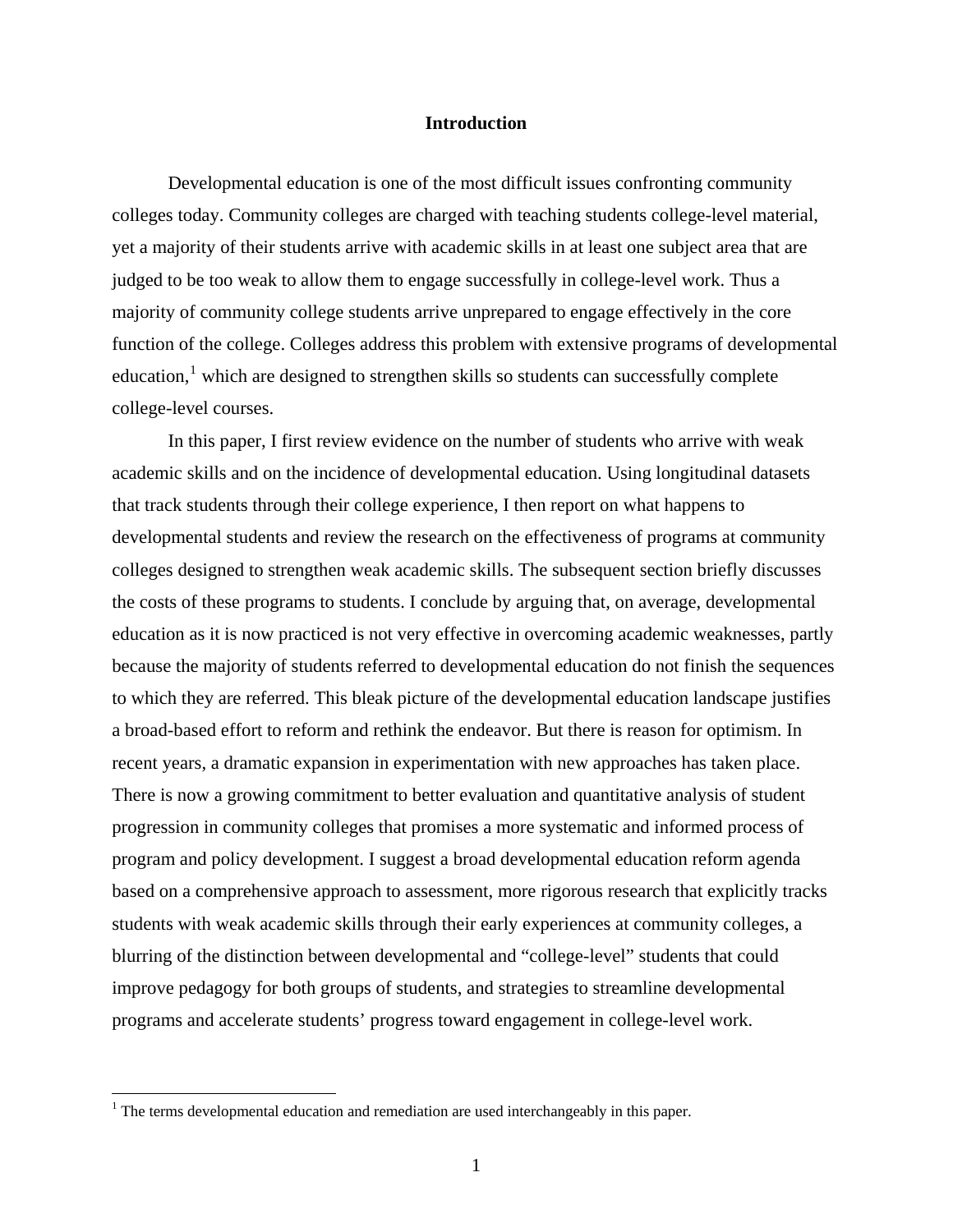#### **Weak Academic Skills and the Incidence of Developmental Education**

<span id="page-5-0"></span>How many students arrive at community colleges with weak academic skills? Using data from the National Education Longitudinal Study (NELS), Attewell, Lavin, Domina, and Levey (2006) found that among a sample of students who were in eighth grade in 1988 and were tracked until 2000, 58 percent of those students who attended a community college took at least one remedial course, 44 percent took between one and three remedial courses, and 14 percent took more than three such courses.

A different sample suggests a similar incidence. Achieving the Dream: Community Colleges Count, a national initiative funded by Lumina Foundation and others, involves eightythree community colleges in fifteen states. To participate, colleges are required to submit longitudinal data to a national database. The database includes detailed information on referral to remediation and enrollment and completion of developmental courses and sequences. In mid-2008, the Achieving the Dream database included information on 256,672 students. The entering cohorts of first-time college students at every participating college for each year the college participates in the initiative are tracked longitudinally for the duration of the college's involvement. In this paper, I use data on over 250,000 first-time students for whom there are three years of data.<sup>[2](#page-5-1)</sup> According to these data, 59 percent of students in the colleges participating in the initiative enrolled in at least one developmental education course during the three years that students were tracked.<sup>[3](#page-5-2)</sup>

 While high, these rates of incidence of developmental education nonetheless underestimate the number of students arriving at community colleges with weak academic skills. Many students whose test scores suggest that they need some academic help to prepare them for college-level work do not end up enrolling in developmental education classes. In some states, California being the most prominent, students can enroll in college-level courses even if their scores on an assessment test suggest that they are not adequately prepared, so that enrollment in remediation effectively becomes voluntary. In other states, students, professors, and colleges

 $\overline{a}$ 

<span id="page-5-1"></span> $2^2$  Achieving the Dream enrolled colleges in the initiative in four rounds over four consecutive years. I am using data from only the colleges that began participating in the first two years because we have enough data for these colleges to follow students for three years. Thus the sample consists of students who entered these colleges in 2003 and 2004 and whose colleges supplied their developmental education information.

<span id="page-5-2"></span><sup>&</sup>lt;sup>3</sup> Note that this is not a random sample of colleges since colleges with high proportions of minority students or Pell grant recipients were recruited for the initiative. See [www.achievingthedream.com](http://www.achievingthedream.com/) for more information.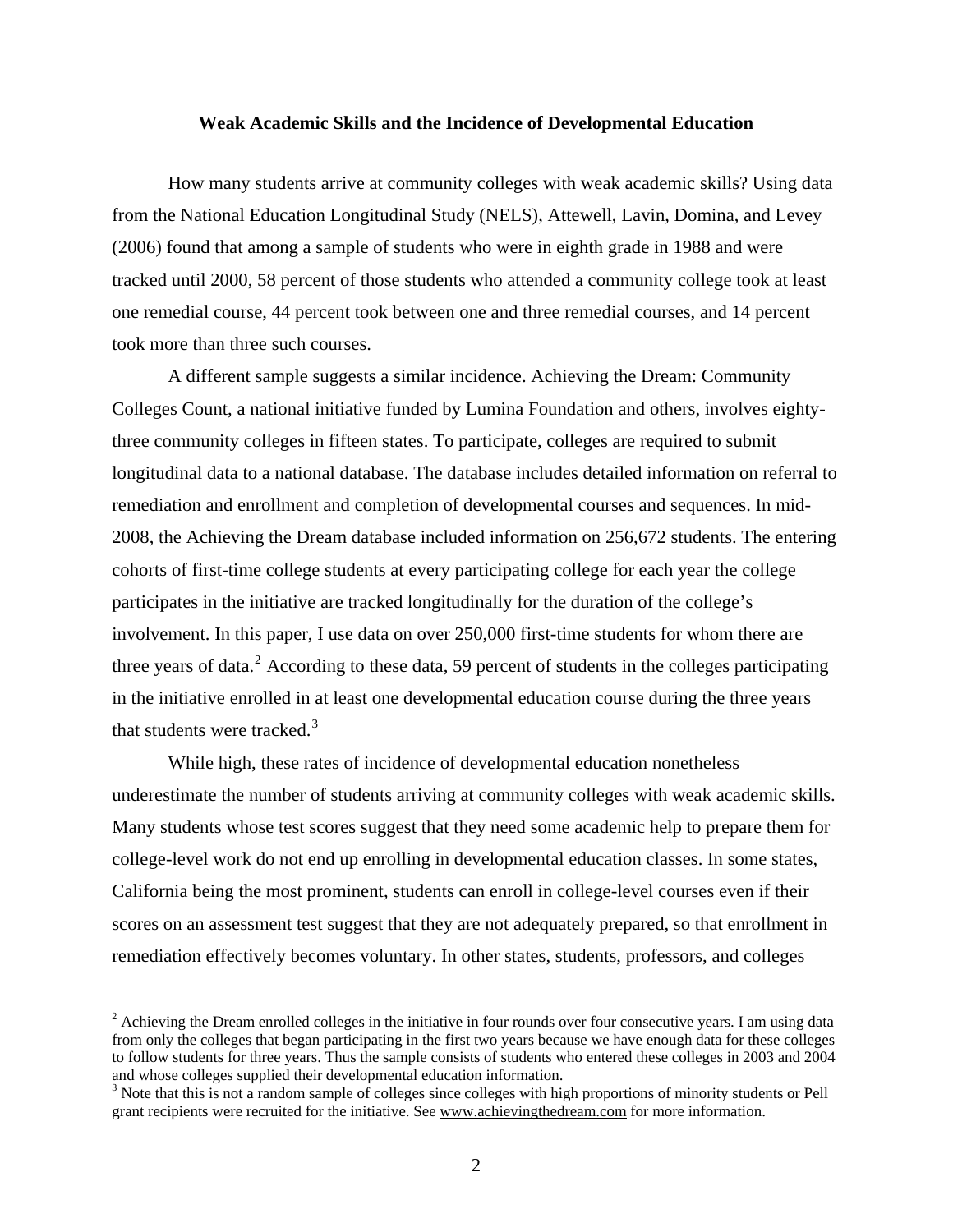<span id="page-6-0"></span>often find ways around eligibility criteria—students whose assessment test scores fall below cutoff levels enroll in regular courses anyway using various formal or informal exceptions. In a study of fifteen community colleges, Perin and Charron (2006) found extensive enrollments of this type, and Calcagno (2007) reported significant enrollments of "ineligible" students in college-level courses in Florida, despite a policy in which remediation was mandatory for students whose test scores fell below the statewide cutoff point.

Data from the Achieving the Dream sample reveal this gap between referral and enrollment. Among the colleges in the Achieving the Dream initiative, about 21 percent of those students referred to developmental math do not enroll in any remedial math course within three years of initial registration. For developmental reading, the comparable figure is 33 percent.<sup>[4](#page-6-1)</sup>

Moreover, even data on referral to developmental education may understate the extent of inadequate academic skills among community college students. Indeed, in some states or colleges, and for some occupational courses, students are not required to take assessment tests that might refer them to remediation. Moreover, many students who are judged to be college ready struggle in their classes as well. Thus it is reasonable to conclude that two thirds or more of community college students enter college with academic skills weak enough in at least one major subject area to threaten their ability to succeed in college-level courses.

#### **Progression through Developmental Education**

What happens to those students who enroll in developmental education? Do they complete the sequence of developmental courses, do they enroll in college-level courses, and are they successful in those courses? According to NELS data, 68 percent of students pass all of the developmental writing courses in which they enroll, and 71 percent pass all of the reading courses. Students have much less success with math courses—only 30 percent pass all of the math developmental courses in which they enroll (Attewell, Lavin, Domina, & Levey, 2006).

<u>.</u>

<span id="page-6-1"></span><sup>&</sup>lt;sup>4</sup> These data do not allow an analysis of why referred students failed to enroll. Some simply left college. Others may have postponed their enrollment in a particular developmental course while planning to take it later, enrolling in the meantime in college courses in other subject areas. In states or colleges where enrollment in developmental education is optional, some students opted to ignore the referral and simply enroll directly in college-level courses; indeed, some students referred to remediation in a particular subject area who declined to enroll did eventually complete college-level courses in the area for which they were referred to remediation, despite never having enrolled in a developmental course in that area.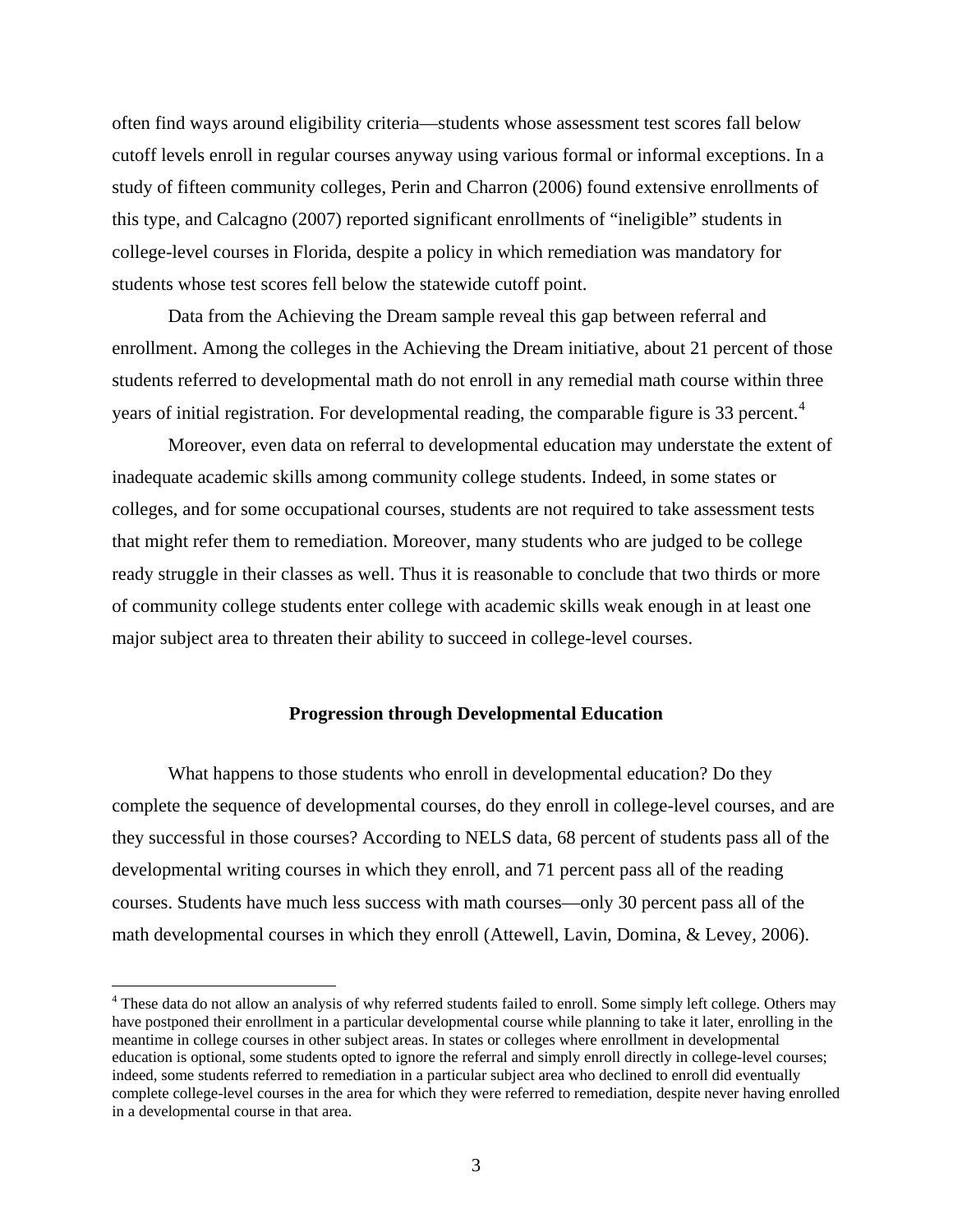The data presented in the previous paragraph concern pass rates for individual courses. However, students are often referred to a sequence of developmental courses comprising two, three, or even more levels below the entry-level college course in a given area. Thus some students are judged to need three or more semesters of coursework before being prepared to learn college material.

Among the Achieving the Dream colleges, for students in colleges that offer three levels of developmental math, about one third of all entering students are assigned to the lowest level of math remediation. In colleges that offer two levels of developmental math, 28 percent of the students are referred to the lowest-level course. Students in the sample arrive at community colleges with skills in reading that are relatively stronger than those in mathematics. Thirty-four percent are referred to any developmental reading course, but only about 11 percent are referred to the most elementary course, which is either two or three levels below the entry-level college course.

How many students complete the sequences of developmental courses to which they are referred? The first conclusion to note is that many simply never enroll in developmental classes in the first place. In the Achieving the Dream sample, around one fifth of all students referred to developmental math education and one third of students referred to developmental reading do not enroll in any developmental course within three years.

Of those students referred to remediation, how many actually complete their full developmental sequences? Within three years of their initial assessment, about 44 percent of those referred to developmental reading complete their full sequence, but this accounts for two thirds of those who actually *enroll* in at least one developmental reading course. These numbers are worse for math—only 31 percent of those referred to developmental math complete their sequence. And this accounts for only 44 percent of those who *enroll* in any developmental math course. Few students who start three levels below college-level ever complete their full sequence within three years—just 16 percent for math and 22 percent for reading. In addition, many students who successfully complete one or more developmental courses do not show up for the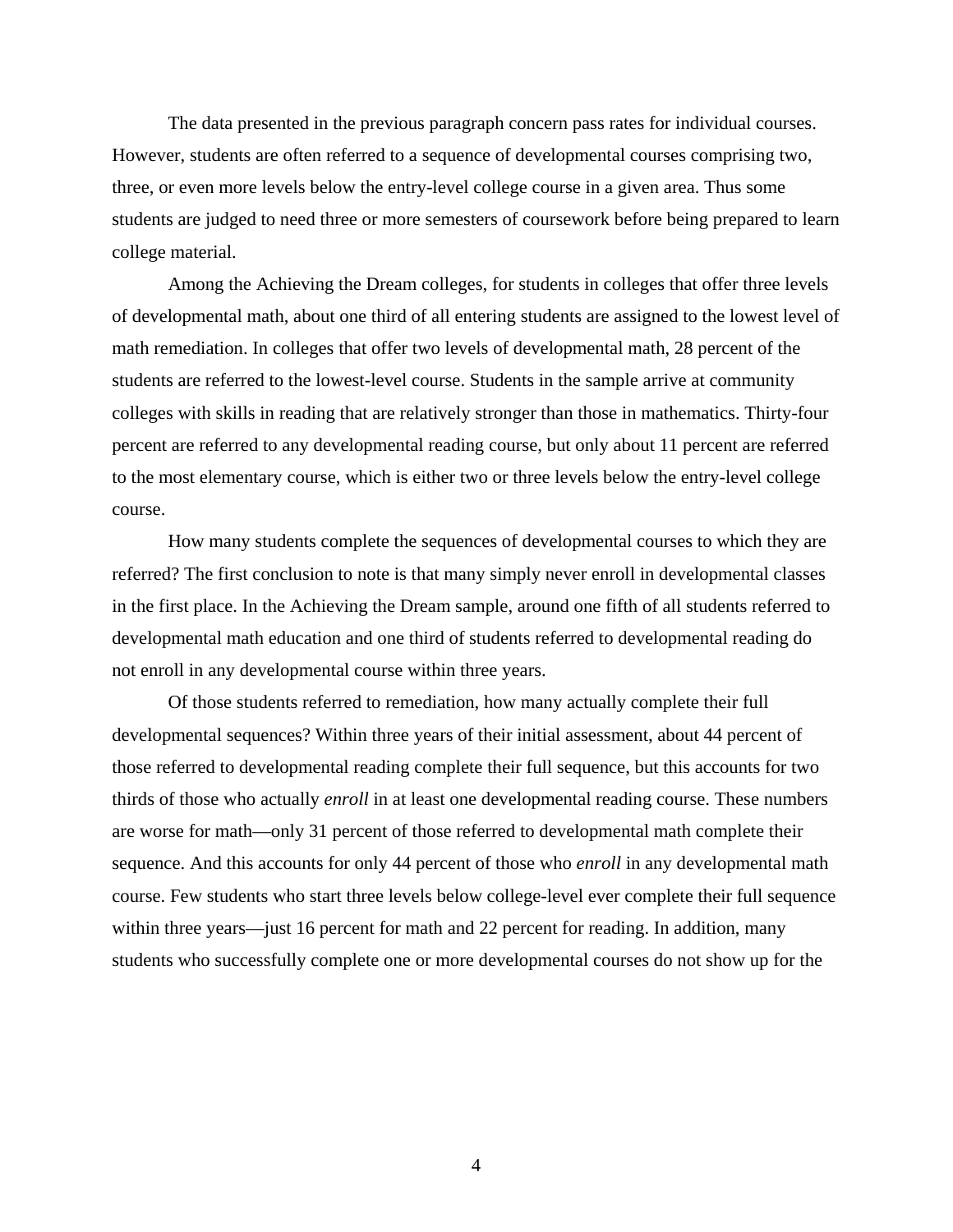<span id="page-8-0"></span>subsequent course. For example, about one quarter of all students referred to three levels below college level for both math and reading drop out between courses.<sup>[5](#page-8-1)</sup>

Degree completion for remedial students is also rare. Less than one quarter of community college students in the NELS sample who enrolled in developmental education complete a degree or certificate within eight years of enrollment in college. In comparison, almost 40 percent of community college students in the NELS sample who did not enroll in any developmental education course complete a degree or certificate in the same time period.

#### **The Effectiveness of Developmental Education**

Students who enter community colleges with weak academic skills face significant barriers. As we have seen, students who enroll in remediation are less likely to complete degrees or transfer than non-developmental students. But this comparison does not suggest that developmental education itself causes or leads to worse outcomes or even that it does not increase student outcomes. After all, students enrolling in developmental education have, on average, weaker skills, and in some cases much weaker skills, than other students. So these data suggest that remediation is not able to make up for the deficiencies, but it is possible that developmental students would have even weaker outcomes if these services were not available to them. Indeed, some research that controls for entering academic skills and other demographic characteristics finds that developmental students in community colleges do as well as students who never participate in developmental education (Adelman, 1998; Attewell, Lavin, Domina, & Levey, 2006). Attewell and his colleagues (2006) found that, controlling for student characteristics, students who enroll in reading developmental education are more likely to earn a degree, though those who enroll in math remedial courses were found less likely to do so.

 Since these studies control for measures of academic preparation, they seem to conclude that, for the most part, among students with equally low assessment tests scores, those who take developmental education do no better than those who enroll directly in college-level courses. It is a serious problem if developmental students do no better than similar students who enroll

<u>.</u>

<span id="page-8-1"></span> $<sup>5</sup>$  About one half of all students who do not complete their first developmental course in math or English do not earn</sup> any credits in subsequent semesters within three years of starting community college. For a more detailed analysis of referral, enrollment, and completion of developmental education courses see Bailey, Jeong, and Cho (2008).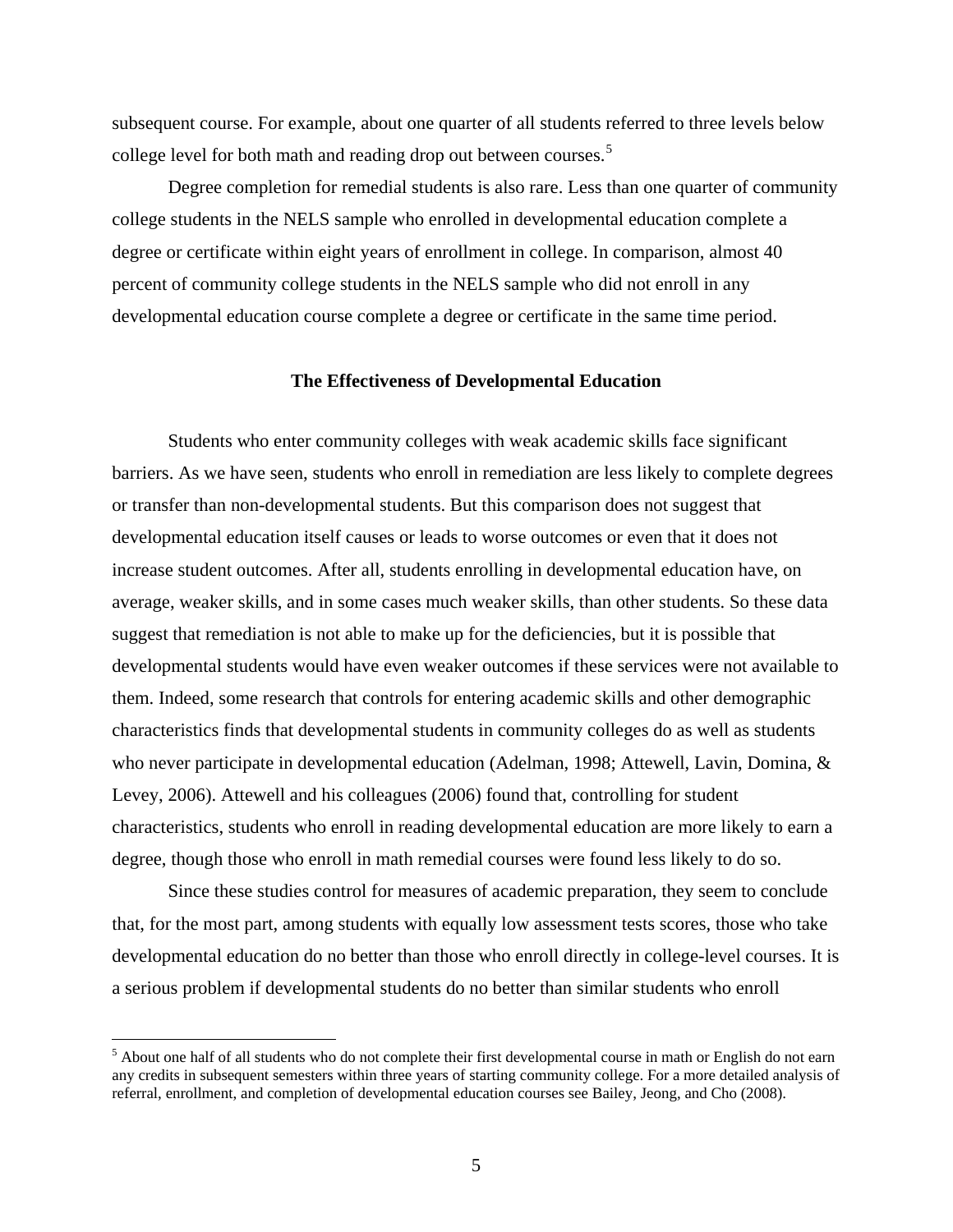directly in college courses. Developmental education costs students, the colleges, and the public sector real resources, and in any case it exists to strengthen the outcomes for students concluding that developmental students do as well as similar students who go directly into college courses is not good enough and suggests that remediation wastes money and time.

On the other hand, there are still some methodological problems with the studies that compare developmental and non-developmental students after controlling for measured student characteristics, which may make their results unreliable. It is possible that unmeasured differences between remedial and non-remedial students might account for the outcomes, rather than any influence of the developmental classes themselves. For example, if among those students with low test scores, the more motivated and aggressive find ways to avoid remediation and enroll directly in college courses, then that might reduce the measured effect of remediation, since those who avoid remediation could be systematically different (they could be more motivated, for example).

While few studies address the problem of unmeasured differences or selection bias, <sup>[6](#page-9-0)</sup> there are now three groups of studies based on large, longitudinal state datasets that use quasiexperimental methods to derive more reliable causal estimates of the effects of developmental education. These include studies of Ohio by Bettinger and Long (2005), of Florida by Calcagno (2007) and Calcagno and Long (2008), and of Texas by Martorell and McFarlin (2007). All of these used data from the late 1990s and early 2000s.

 Bettinger and Long (2005) used differences in placement policies among different colleges in Ohio to compare similar students who are and are not enrolled in developmental education. Because of differences in institutional placement policies, a student placed into developmental education at one college may be otherwise similar to a student placed into college-level courses at a different college (one that has lower cutoff scores). This methodology would be threatened if students change colleges in pursuit of more sympathetic placement policies. Bettinger and Long addressed this problem by using the reasonable assumption that

<span id="page-9-0"></span> $6$  For critical analysis of the research on remediation see Grubb (2001), Bailey and Alfonso (2005), Perin (2006), and Levin and Calcagno (2008). The largest study of developmental education was carried out in the early 1990s by the National Center for Developmental Education at Appalachian State University (see (NCDE, n.d., and http://www.ncde.appstate.edu/researchactiv.htm). This study included about 5,000 students in 160 two- and fouryear institutions. The study was not designed to compare developmental students to similar students not in developmental education. Rather it was designed to compare different types and characteristics of developmental programs, so its sample included only students enrolled in developmental education, thus not allowing a comparison with non-developmental students.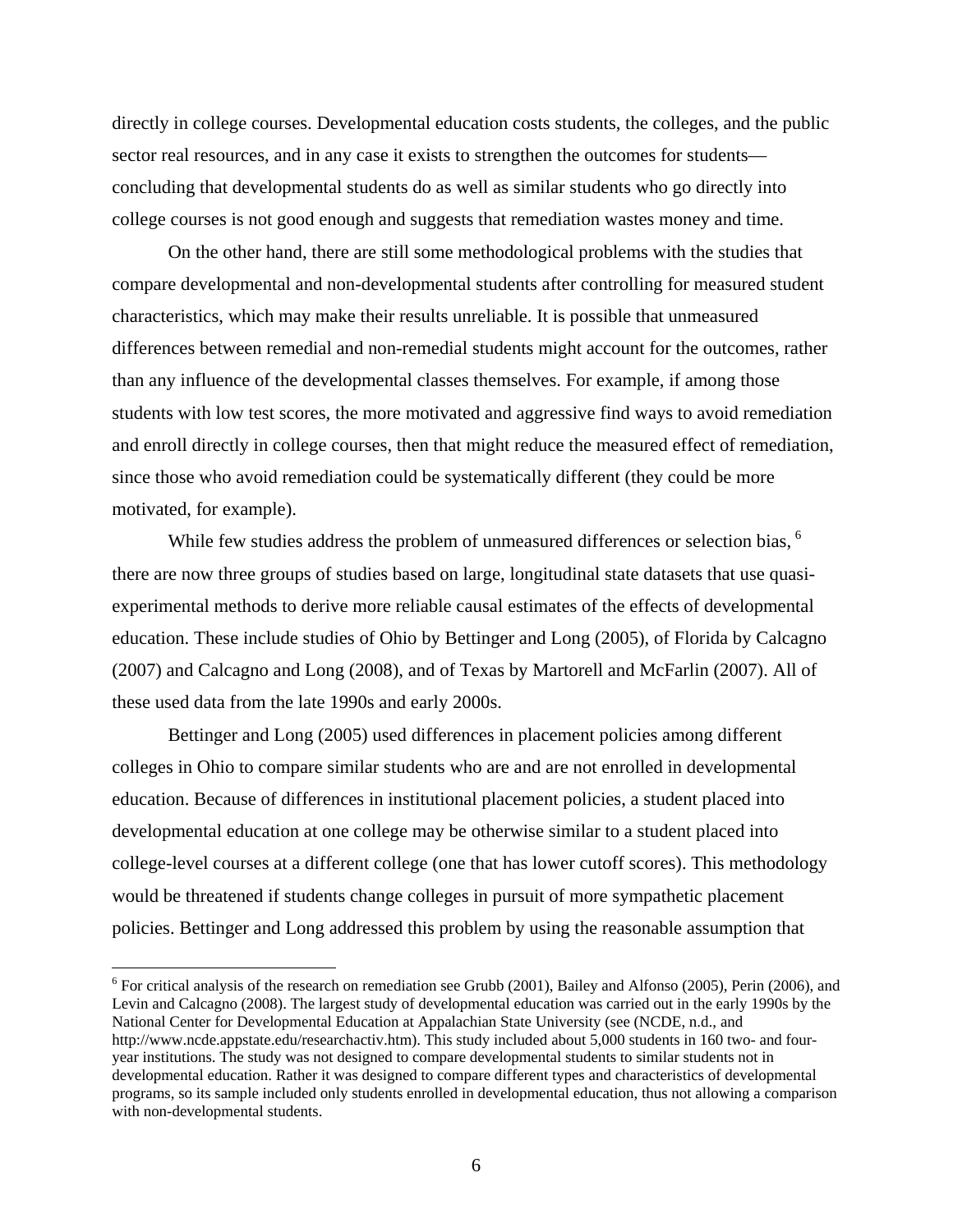students are more likely to go to colleges close to where they live. Thus, combining the differences in placement policies and students' tendency to attend colleges closer to home allowed the researchers to estimate causal effects of remediation on student outcomes.

 In their study, Bettinger and Long (2005) analyzed first-time degree-seeking community college students who were eighteen, nineteen, or twenty years of age and who had taken the ACT assessment test. They found positive outcomes for students placed in math remediation—those students were found to be 15 percent more likely to transfer to a four-year college, and they take approximately ten more credit hours than similar students not placed in remediation. The analysis showed no positive effects for developmental English classes. It should be noted that the conclusions of this study apply primarily to students who are very close to the cutoff point for determining assignment to remediation and therefore are less relevant for students who face very serious academic deficiencies. It should also be noted that remediation for older students was not considered in the study. Older students may have a different type of developmental need than the younger students included in the sample.

 The Florida and Texas studies used a regression discontinuity approach (Shadish, Cook, & Campbell, 2002). Regression discontinuity can be used when there is a fixed cutoff that determines in a reliable way who gets assigned to a program or initiative. In the case of remediation, the strategy is most straightforward if everyone who scores below a fixed cutoff point enrolls in remediation and everyone who scores above that cutoff enrolls in college-level courses. The contention is that students just above and just below that cutoff point are essentially identical, yet only the students who score below the point enroll in remediation. Thus by comparing outcomes for students just above (college level) and just below the cutoff (remediation), one can derive a reliable estimate of the effects of remediation.[7](#page-10-0)

 A regression discontinuity analysis was possible in Texas because the state had a common mandatory statewide cutoff score for placement in developmental education on the Texas Academic Skills Program (TASP) test at the time the sample was colleted. According to the policy, students who tested below that cutoff score were required to enroll in developmental education, while those with test results above the cutoff score were able to enroll in college-level courses. Martorell and McFarlin (2007) found that there was some weak evidence that

 $\overline{a}$ 

<span id="page-10-0"></span> $<sup>7</sup>$  An instrumental variable technique can be used to derive valid causal estimates even when some students do not</sup> comply with the strict cutoff rule—that is, when some students who score above the cutoff score enroll in remediation and some who score below it enroll in college-level courses.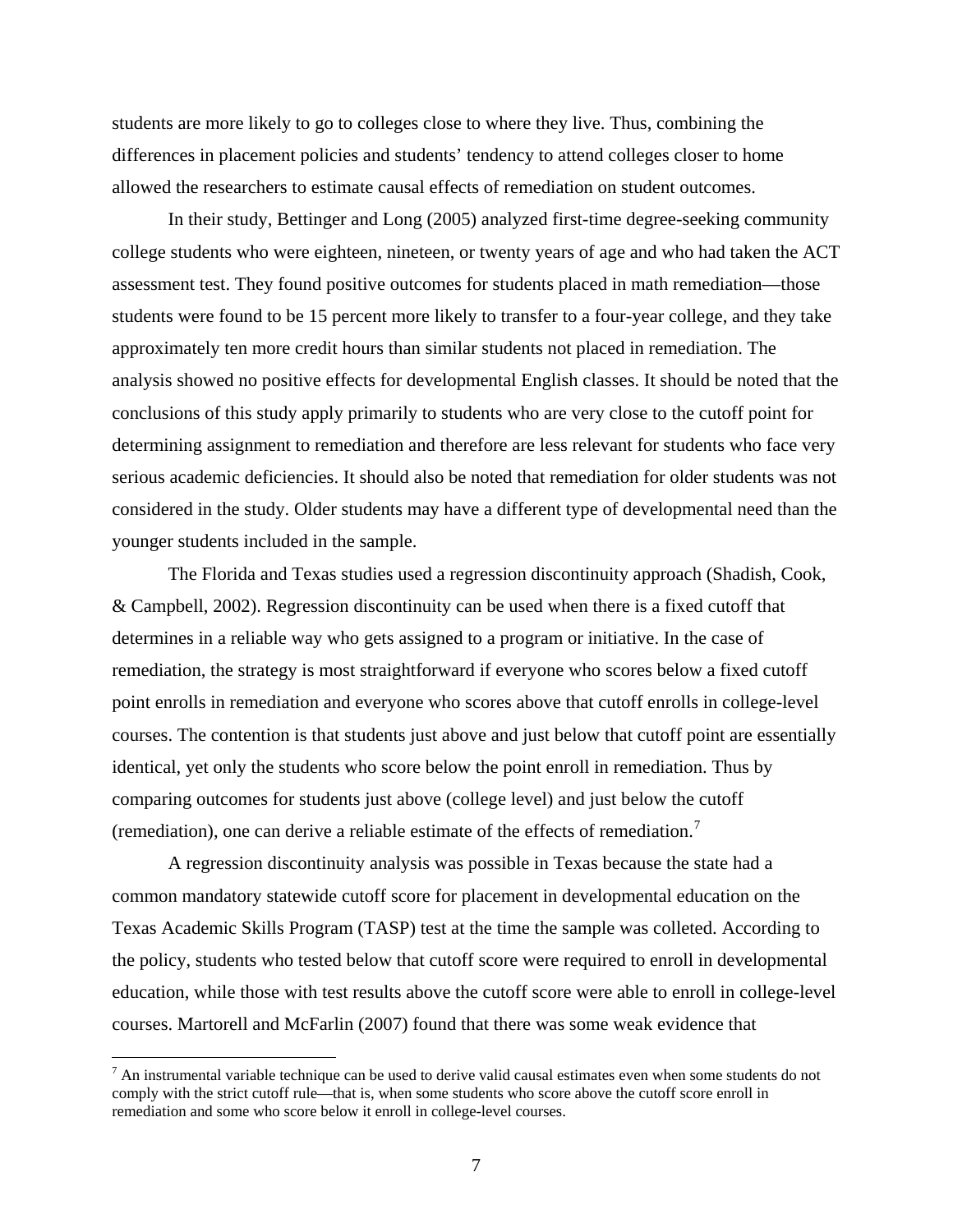remediation improves grades in the first college-level math course (for developmental students who took such a course), but they found no effect on the probability of passing a college-level math course, transferring to a four-year college, or completing a degree.

Similarly, in Florida, Calcagno (2007) and Calcagno and Long (2008) compared outcomes for community college students who scored just above the statewide cutoff score for developmental education on the College Placement Test (CPT) to those who scored just below it. Florida requires students who score below the cutoff to enroll in remediation. The researchers found that students scoring just below the cutoff for the math test are slightly more likely to persist to their second year than those who scored just above the cutoff. They also found that developmental math students accumulate more *total* credits (remedial and college-level) over six years. However, they found no effect on the completion of *college-level math* (non-remedial) credits. And developmental education had no positive effect on passing subsequent college-level English or math courses. Finally, they found no statistically significant effect of math remediation on completing a certificate or associate degree, or on transferring to a public fouryear college. Results for reading were more negative. Assignment to remediation had a statistically significant negative effect on completion of the first college-level course, associate degree completion, transfer to a four-year university, and total non-remedial credits earned.

Figure 1 (taken from Calcagno & Long, 2008) presents a visual depiction of these results for math. The horizontal axis in each panel displays scores on the College Placement Test (CPT) with the statewide cutoff score set at zero, and the vertical axis displays the probability of achieving a particular outcome within six years after enrollment—passing the first-level college course, associate degree completion, total credits earned, fall-to-fall retention, transfer to a fouryear college, and total college-level credits earned. The circles are the average outcome for students with a given CPT score. If developmental education is effective and if students are following the developmental assignment policy, then the circles just to the left of the cutoff line should be higher than those to the right of the cutoff. The top right panel (illustrating the total number of credits earned) shows the expected pattern with a clear break at the cutoff score. This is strong evidence that over a period of six years, developmental students accumulate more credits (developmental and college-level) than similar students who go directly into college-level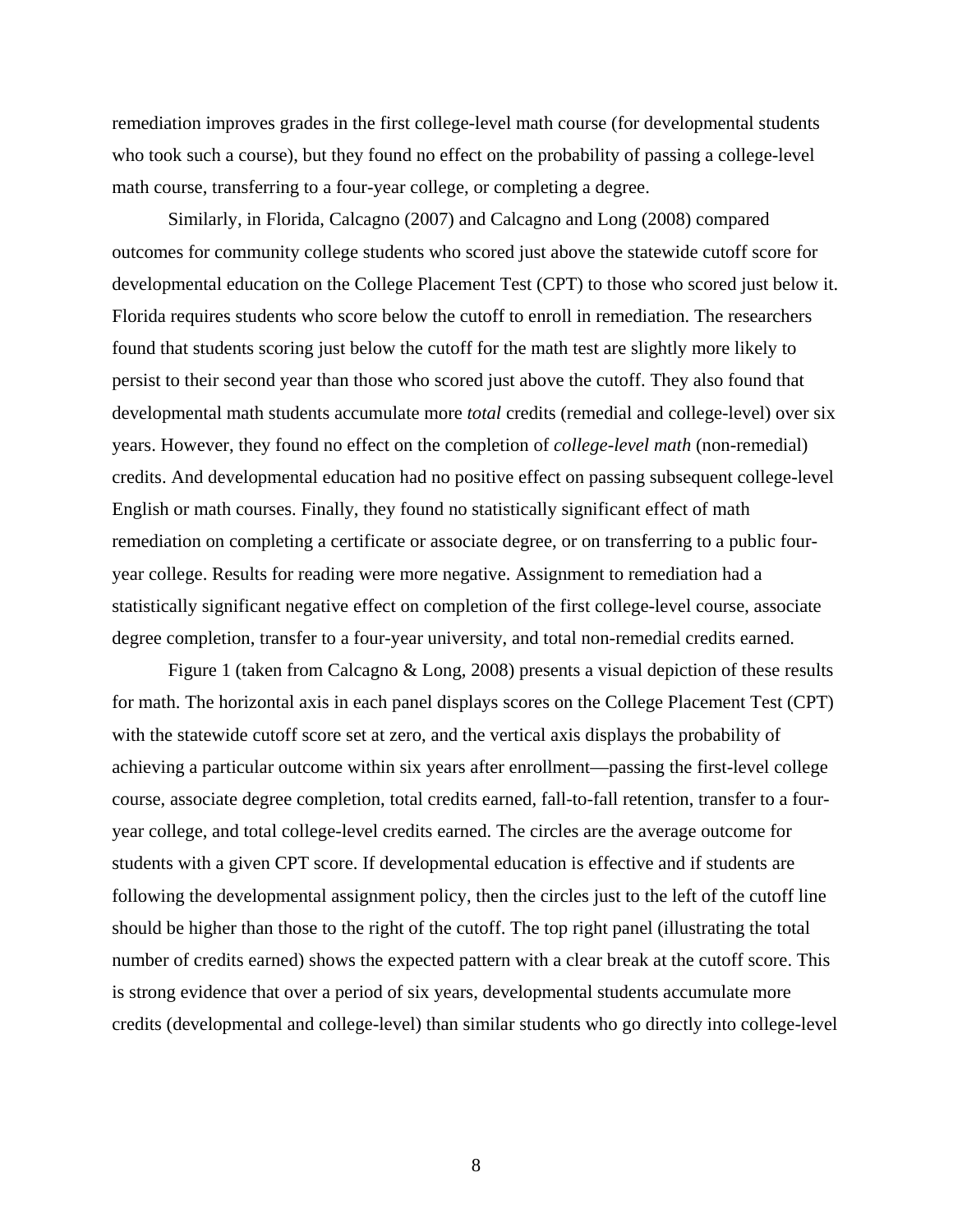### **Figure 1:**

## **Educational Outcome by Math College Placement Test Score and Estimated Discontinuity (Florida Data—1997 through 2000 entering cohorts tracked for 6 years)**



Notes: Each graph corresponds to a different educational outcome. The circles are the mean of the binary dependent variable for students with a given CPT score. The fitted lines are predicted probabilities from a linear probability model for the educational outcome on the assignment to treatment variable and quadratic polynomial terms in the CPT score.

Source: Calcagno & Long, 2008.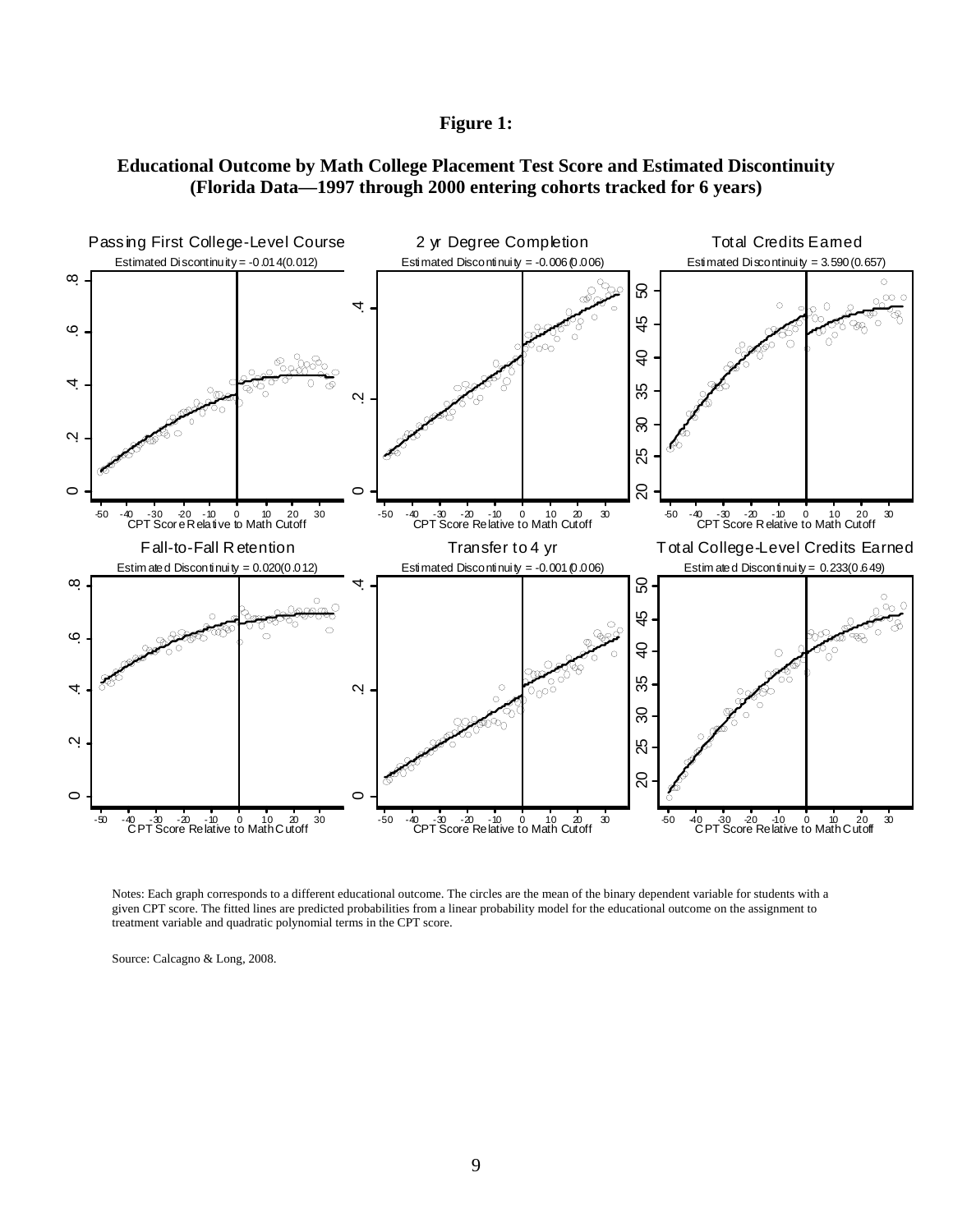courses. But the bottom right panel indicates that the additional courses are accounted for by remediation itself. Developmental students do not earn any more college-level credits than do students who scored above the developmental education cutoff score. The bottom left panel shows the slightly higher probability that developmental students will persist into the second year. The other panels, which show results for passing the first college-level course in the relevant subject, transfer, and completion of a two-year degree, all show a gap in outcomes at the cutoff point that suggests a negative effect for developmental education, although these differences are not statistically significant. Martorell and McFarlin (2007) display similar graphs of the relationship between scores on the TASP test and several outcomes, generally showing no statistically significant gap at the cutoff point.

There are two other studies of developmental education that use a regression discontinuity design. Lesik (2006) studied three cohorts of first-time, full-time students at a large state university and found that developmental education improves the chances of completing a first-level college math course on the first try. Moss and Yeaton (2006) studied students at a large community college and concluded that students who took developmental English do as well in subsequent college courses as students who scored above the developmental cutoff score. The sample used by Moss and Yeaton only included students who enrolled in a college-level course, so they could not measure any effect of developmental education on that enrollment. Moreover, both of these studies make use of relatively small samples—fewer than 2,000 students. Since the samples include students with scores throughout the range of possible scores, there are few students close to the cutoff scores. As a result, the authors needed to make strong assumptions about the relationship between assessment test scores and subsequent outcomes, making these results less reliable than those from the Texas, Florida, and Ohio studies.<sup>[8](#page-13-0)</sup>

 Thus these studies give mixed results—the Texas and Florida studies suggest students gain little from developmental classes while the Ohio study shows some positive results. Nevertheless, there are several important points to emphasize with regard to these studies. First, the results for all three studies are most reliable for students whose assessment results lie near the cutoff score. They do not provide much insight into the effectiveness of developmental education for students with very weak skills. The methodological problem is simply that there are very few

<span id="page-13-0"></span> $8$  See Calcagno (2007) for a more detailed criticism of the Moss and Yeaton (2006) study. He concludes that their estimates of the effectiveness of developmental education are biased upwards.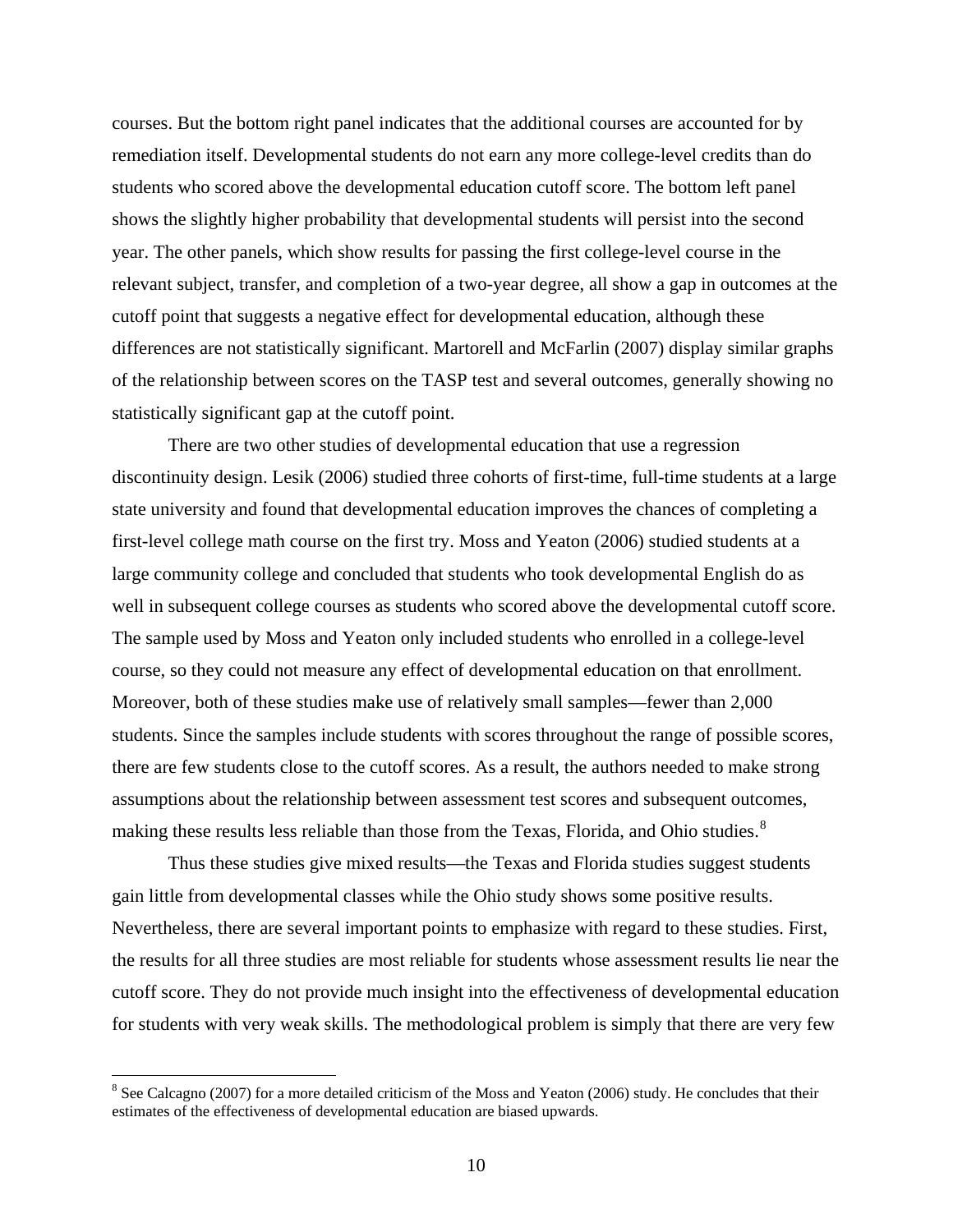such students in college-level courses who can serve as a comparison group for low-scoring developmental students. Second, these studies provide an average statewide picture which obscures institutional-level variation—if the average effect is zero, then undoubtedly the developmental programs at some individual colleges will have a positive effect. Educators could certainly learn from these programs if they are identified. Third, some subgroups may benefit more from remediation than others. The Ohio study found positive results using a sample of traditional aged students who were oriented enough toward college to have taken the ACT. Calcagno (2007) found some positive results for older students. Fourth, as we have seen, many students who are referred to remediation either never enroll in or fail to complete their developmental sequence; thus many students do not receive the full developmental treatment. This could weaken the measured effects of developmental instruction. It also suggests that in order to improve remediation, educators will have to both improve the experience in the classes *and* get students to enroll and stay in those classes. Finally, these longitudinal results are all from the late 1990s or early 2000s and therefore do not reflect any effects of the growing reform movements of this decade.

These studies measured the average effects of all of the developmental education offered in a state. The developmental courses included in the studies therefore represent a wide variety of remedial programs and pedagogies. What do we know about the effectiveness of different approaches to remediation? In practice, there is no consensus about how to carry out developmental education most effectively. As a result, the content and organization of remediation also varies widely. In her analysis of remediation in fifteen colleges in six states, Perin (2006) found more approaches than colleges. Indeed, many colleges use several approaches. For example, most colleges offer remedial courses in which students gather with a professor in a classroom a given number of times over the course or a semester. The surveys of the incidence of remediation count these types of remedial classes. But within that structure, there is wide variation in the pedagogic strategies used. These range from traditional lecture formats to more interactive approaches based on active student participation (Grubb, 1999; Perin, 2006). However, colleges also use other forms of developmental education that rely on student access to assistance in learning centers or through special tutors.

Research appears to offer some general guidance, but definitive evidence on the effectiveness of particular strategies is scarce. Based on their reviews of the literature on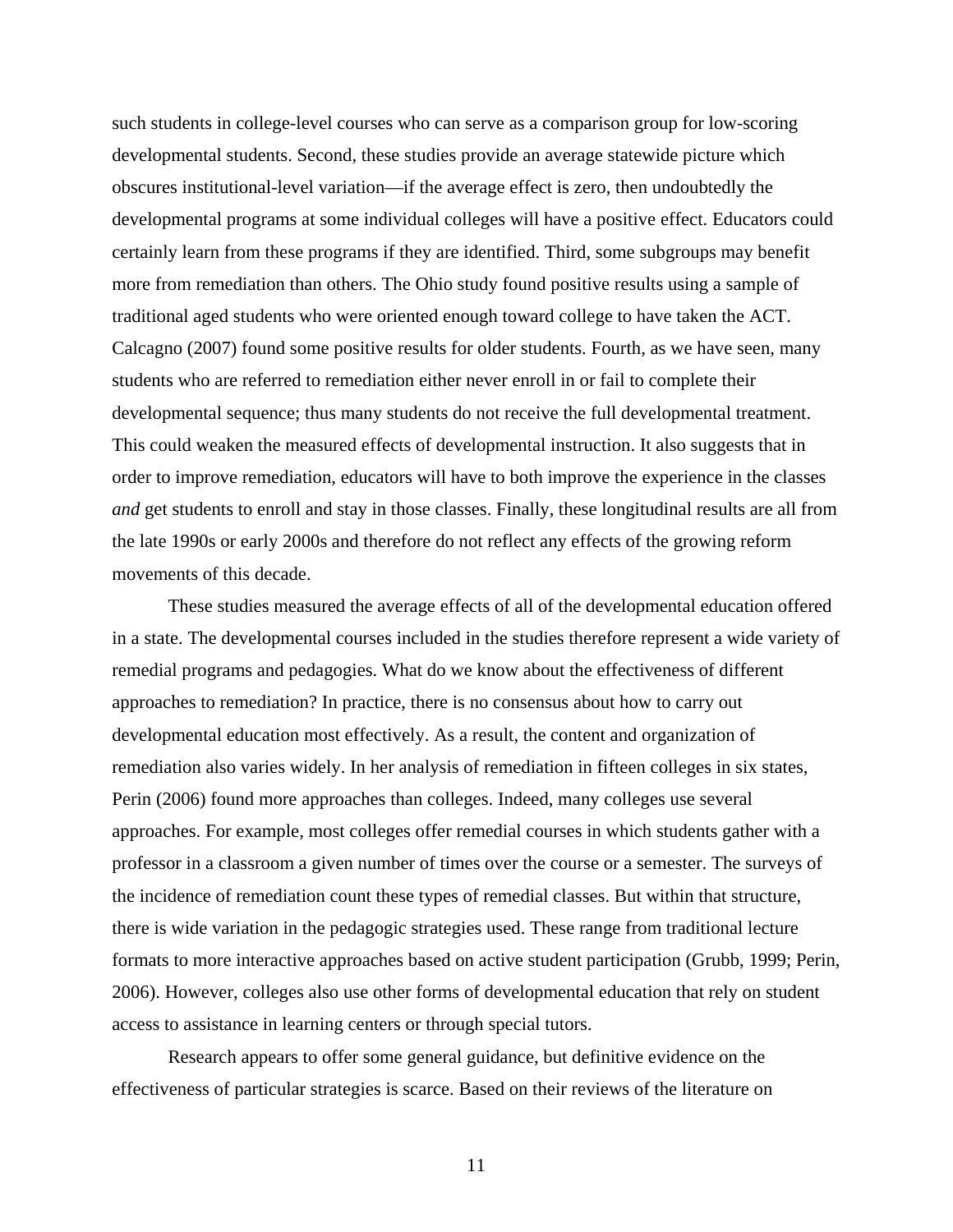academic achievement in college, Pascarella and Terenzini (1991, 2005) suggested that institutions can aid the academic adjustment of poorly prepared students by providing extensive instruction in academic skills, advising, counseling, and comprehensive support services. Pascarella and Terenzini contended that their findings have been replicated in several national studies, and that the results hold even after controlling for important student and institutional characteristics. Unmeasured factors, however, are generally not considered in the studies that they reviewed. The National Center for Developmental Education carried out a large project on developmental education in the 1990s, and its conclusions, along with conclusions from other projects, were summarized in a book titled *What Works: A Guide to Research-Based Best Practices in Developmental Education* (Boylan, 2002). These conclusions are generally consistent with the Pascarella and Terenzini summaries, advocating counseling and support, mandatory assessment and enrollment, and specialized programs for developmental students. While many of these conclusions are reasonable, the studies on which they are based are primarily descriptive or correlational, so causal inferences are difficult to establish. In any case, if these practices are effective, the disappointing research on the overall effects of remediation suggests that they have not so far been widely adopted.

 Researchers have been particularly enthusiastic about learning community formats for remediation. In his review of research on developmental education, Grubb (2001) argued that learning communities appear to have positive benefits on student performance in subsequent college-level courses. Bailey and Alfonso (2005) also found some support for the model in community colleges based primarily on quasi-experimental and correlational research. There is extensive research on learning communities in four-year colleges, although these efforts are not primarily designed for developmental students (Taylor, Moore, MacGregor, & Lindblad, 2003).

 A random assignment study of a learning communities program at Kingsborough Community College provides some evidence for the effectiveness of learning communities (Scrivener, Bloom, LeBlanc, Paxson, Rouse, & Sommo, 2008). This study, carried out by MDRC, found that students in the learning communities are more likely than control group students to attempt and pass both English and writing assessment tests during their first semester. This advantage persists, but does not grow, in subsequent semesters. But with the exception of this MDRC study, there is very little research that reliably measures the causal impact of different approaches to remediation.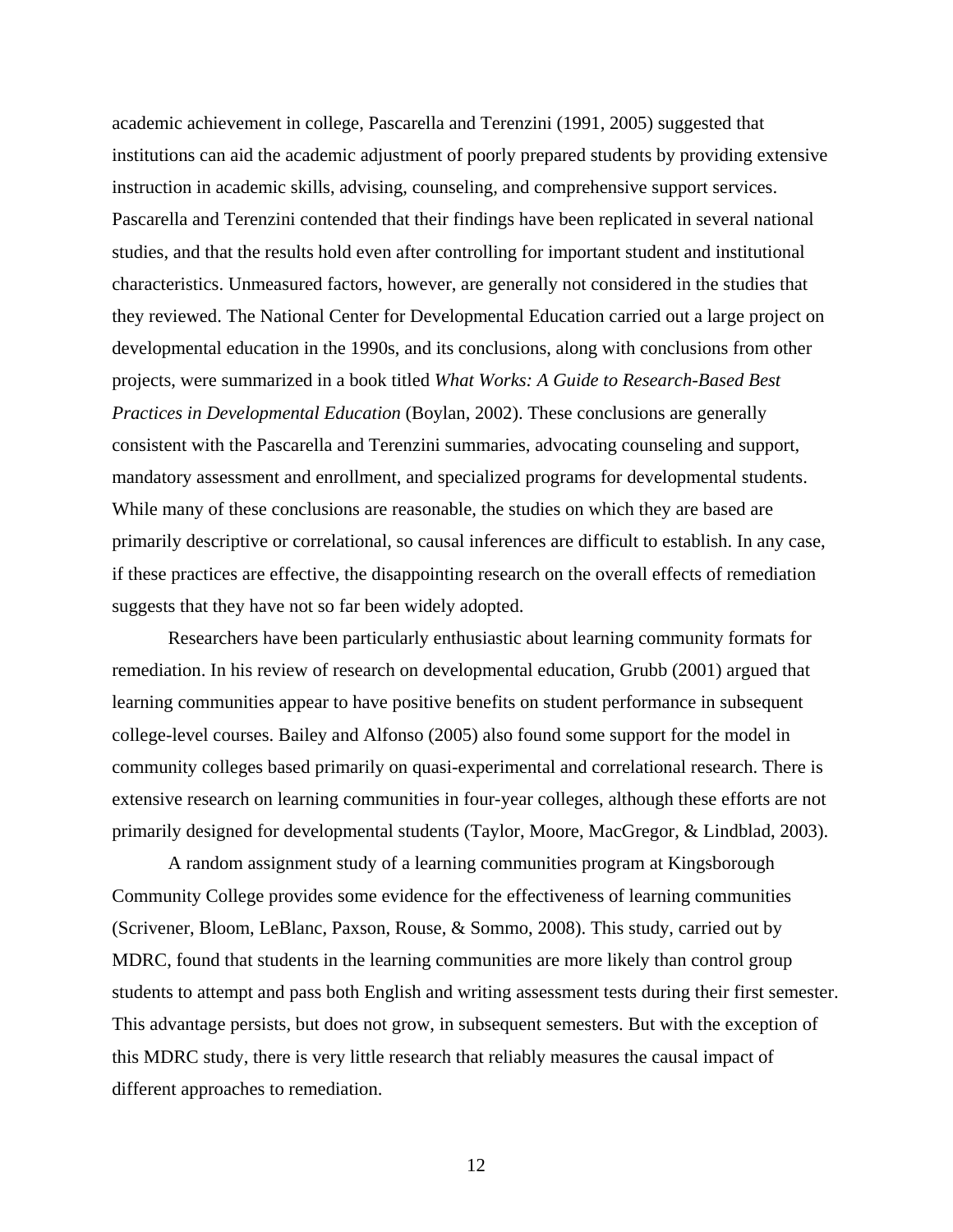<span id="page-16-0"></span> Thus there is a general consensus in the field about some characteristics of developmental education—for example, assessment should be mandatory, appropriate counseling and support services should be available, and developmental faculty should have adequate preparation and be committed to the particular mission of developmental education. These suggestions are based primarily on the experience of developmental educators and administrators and in some cases on suggestive evidence. So far, there is only a meager harvest of research that either reliably measures the benefits of either developmental education compared to simply enrolling students in college-level courses or of different types of programs designs or pedagogies.

#### **The Costs of Developmental Education**

The modest benefits of developmental services need to be evaluated in relation to their significant costs, to the state and the institution and especially to the student. The most common citation for the financial cost of remediation is Breneman and Harlow (1998), who found a decade ago that colleges spend more than one billion dollars annually on developmental education. A more recent study calculated the annual cost of remediation at 1.9 to 2.3 billion dollars at community colleges and another 500 million dollars at four-year colleges (Strong American Schools, 2008). State reports from Florida, Arkansas, and Ohio cite expenditures of tens or hundreds of millions of dollars annually (Florida Office of Program Policy Analysis and Government Accountability, 2006; Arkansas Department of Higher Education, n.d.; Ohio Board of Regents, 2006).

Perhaps more important, developmental education carries significant financial and psychological costs to the students. While in developmental classes, students accumulate debt and spend time, money, and, in many cases, financial aid eligibility while not earning credits toward a degree. Even if no tuition is charged, remedial students bear the opportunity cost of lost earnings. In practical terms, taking developmental courses lengthens the time required to complete a degree, and factors that lengthen the time to degree, such as attending part time or interrupting enrollment, also tend to reduce the probability of degree completion (Horn & Nevill, 2006; Horn & Carroll, 1996). It is also the case that students referred to developmental classes, most of whom are high school graduates, are often surprised and discouraged when they learn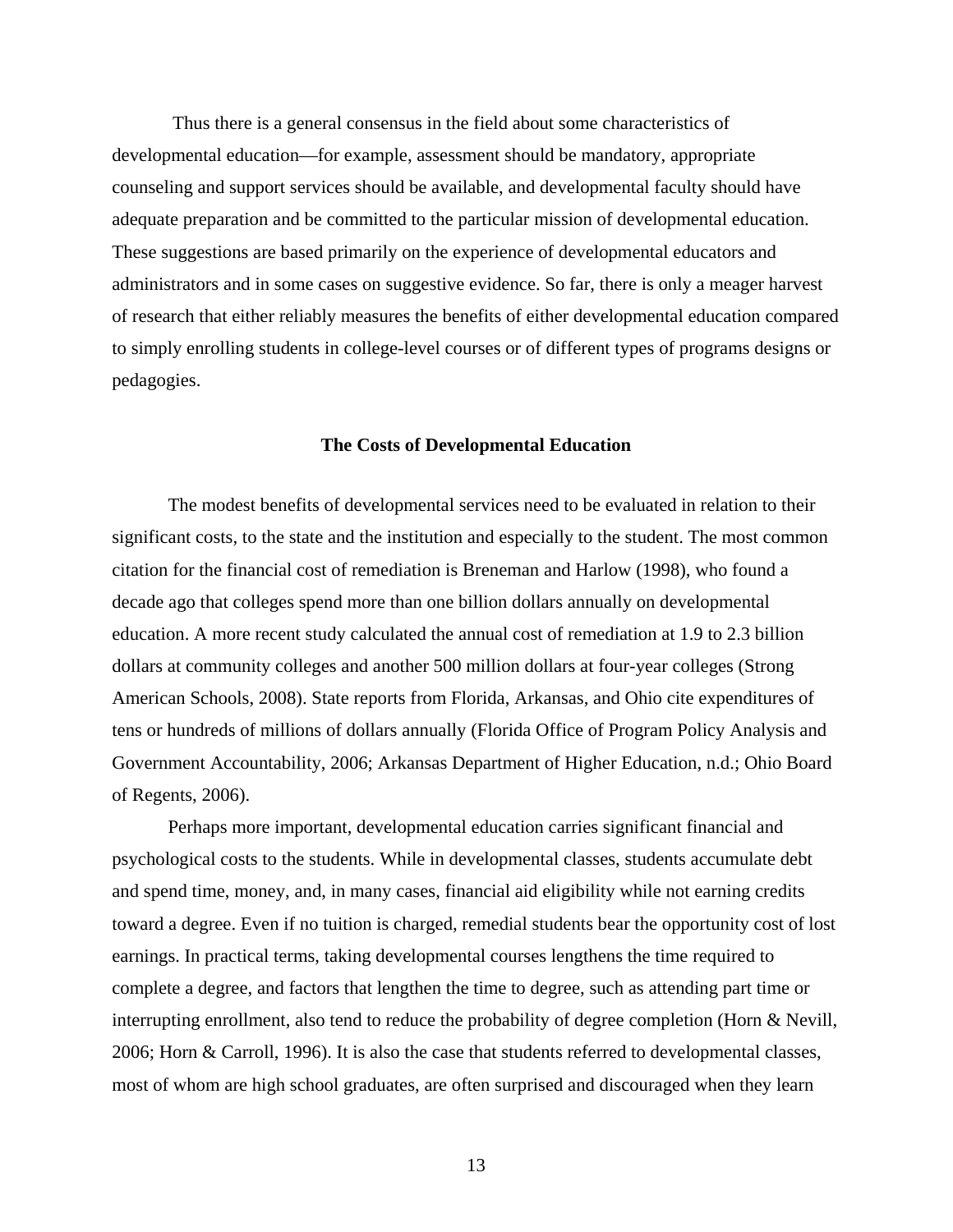<span id="page-17-0"></span>that they must delay their college education and in effect return to high school. A recent survey of remedial students found that a majority believed that they were prepared for college (Strong American Schools, 2008). This unexpected gap between their understanding of their own skills and the discouraging results of assessment tests can cause students to become frustrated and to give up and leave college (Deil-Amen & Rosenbaum, 2002). Student resistance to remediation requirements may help explain the low enrollment rates and high attrition rates. Faculty and advisors often collaborate with students in an effort to avoid remediation, using loopholes and exceptions that can often be found in regulations and guidelines (Perin, 2006).

#### **What Differentiates a Developmental from a College-Level Student?**

Developmental education assessments are in reality "high stakes" tests. Failing such tests often leads to enrollment in remediation with attendant costs and delayed progress for students. Yet those services have dubious benefits, at least in the way that developmental education is currently carried out. But despite the importance of the test outcomes, there is no national consensus about what level of skills is needed to be "college ready" or how to assess that level.<sup>[9](#page-17-1)</sup>

Many different tests are used to determine developmental need, although versions of Accuplacer and Compass are the most common. More than one hundred tests are used in California alone (Kirst, 2007; Brown & Niemi, 2007), although most colleges choose from a much smaller number of tests. For example, for math, the large majority of California community colleges use one of three assessments (Task Force on Assessment, 2008). Even when the same test is used within a state, institutions are often free to choose their own cutoff scores. Attempts to develop statewide standards often meet resistance. For example, the Texas policy that set a statewide test and cutoff point that provided the methodological basis of the Martorell and McFarlin (2007) study has since been altered to allow much greater local autonomy.

 One source of resistance to standardization is that the assessments measure only some of the skills needed for a successful college experience. Indeed, attempts to articulate a comprehensive understanding of what skills and knowledge are needed to succeed in college, such as the work done by Conley (2005), highlight the narrowness of the assessments used for

<span id="page-17-1"></span><sup>&</sup>lt;sup>9</sup> There is currently an ongoing discussion aimed at defining what knowledge and skills are needed to succeed in college (see Conley, 2005). But this discussion so far has not resulted in widely used assessments to determine whether students should be referred to developmental education.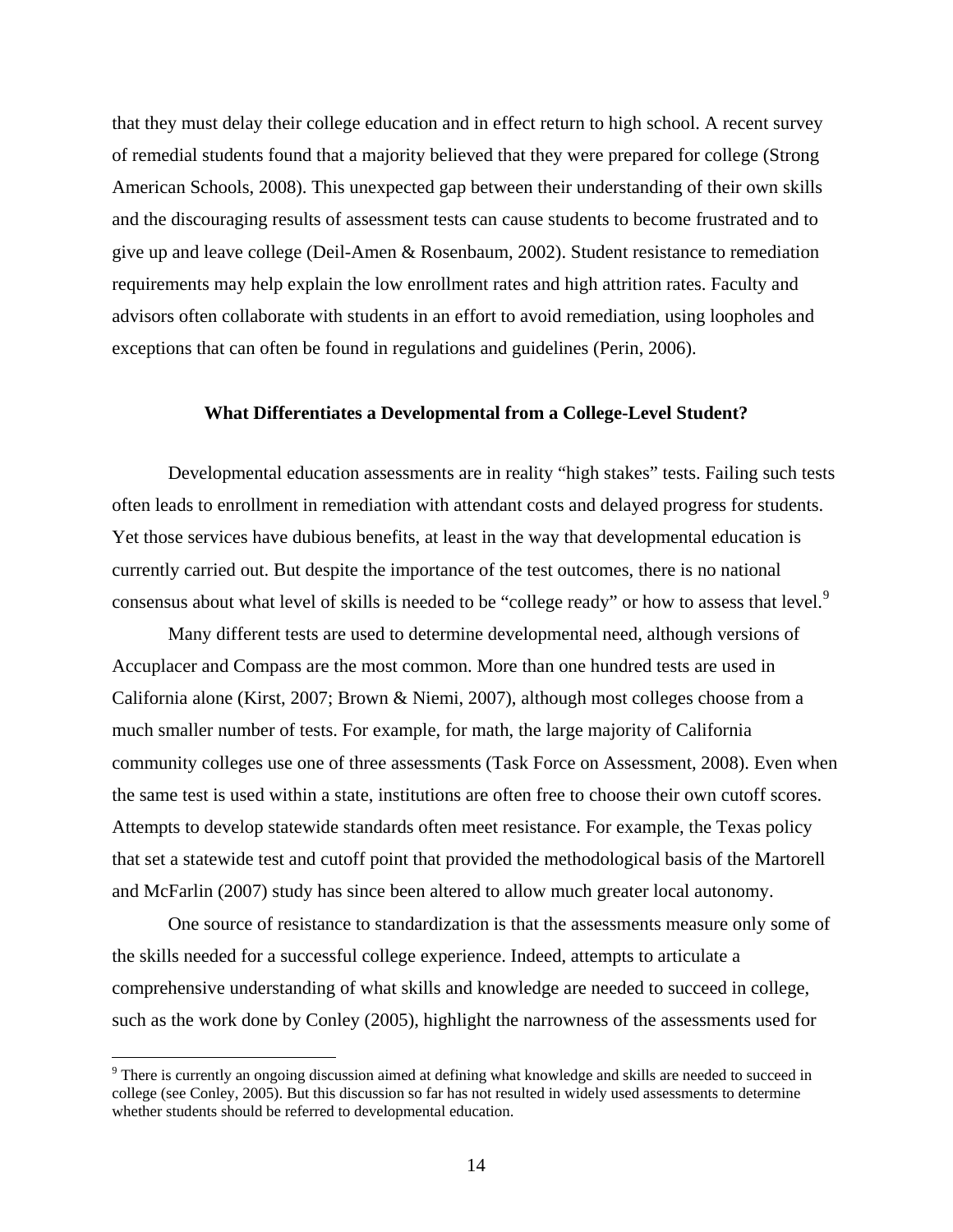remedial placement. Even students who pass the placement assessments may lack many of the skills and knowledge that Conley argues are essential "college knowledge."

The wide variation in various outcomes for students with the same assessment test scores illustrates the gap between the skills measured by the assessments and the skills needed to be successful in college. While the graphs displayed in Figure 1 do show a positive relationship between test scores and various outcomes, they indicate the *average* outcome for each test score and therefore give a false sense of regularity. Data referred to earlier from the Achieving the Dream database support this claim. They show that some students who were referred to developmental math but who never enrolled in a developmental math course nevertheless took and passed a college-level math course. And findings from a series of validation studies carried out in 1990–1992 on the Accuplacer assessment show considerable variation in the correlation between scores and course grades. For example, the average correlation between reading comprehension test scores with grades in developmental reading was 0.18 (the lowest reported correlation was 0.03, the highest was 0.38). Average correlations for arithmetic test scores and grades in developmental math courses (such as general mathematics, arithmetic, elementary algebra, and intermediate algebra) ranged from 0.31 (arithmetic) to 0.38 (general mathematics and intermediate algebra). The statistical significance of these results was not reported (College Board, 2006, p. 84). The College Board does advise that colleges should combine Accuplacer scores with other information to decide on the most appropriate placements.

 Despite the uncertainty that results from the variation of outcomes for any given score, educators must decide where to set the cutoff point. It is clear from Figure 1 that there is no obvious point of discontinuity where a dividing line could be reasonably set. Within a relatively large range around the cutoff score, there is little difference between those students who are assigned to developmental education and those who are encouraged to enroll in college-level courses. Similar graphs from the Texas study show the same continuous relationships (Martorell & McFarlin, 2007). To a large extent, the distinction between developmental and nondevelopmental students is arbitrary—the dichotomous categorization does not match the underlying continuity. Thus, some students placed in remediation do succeed in college-level courses even when they do not enroll in remediation while many students who score well above the cutoff scores struggle in their college courses. In Florida, average associate degree completion rates are under 50 percent for students who score well above the CPT cutoff score,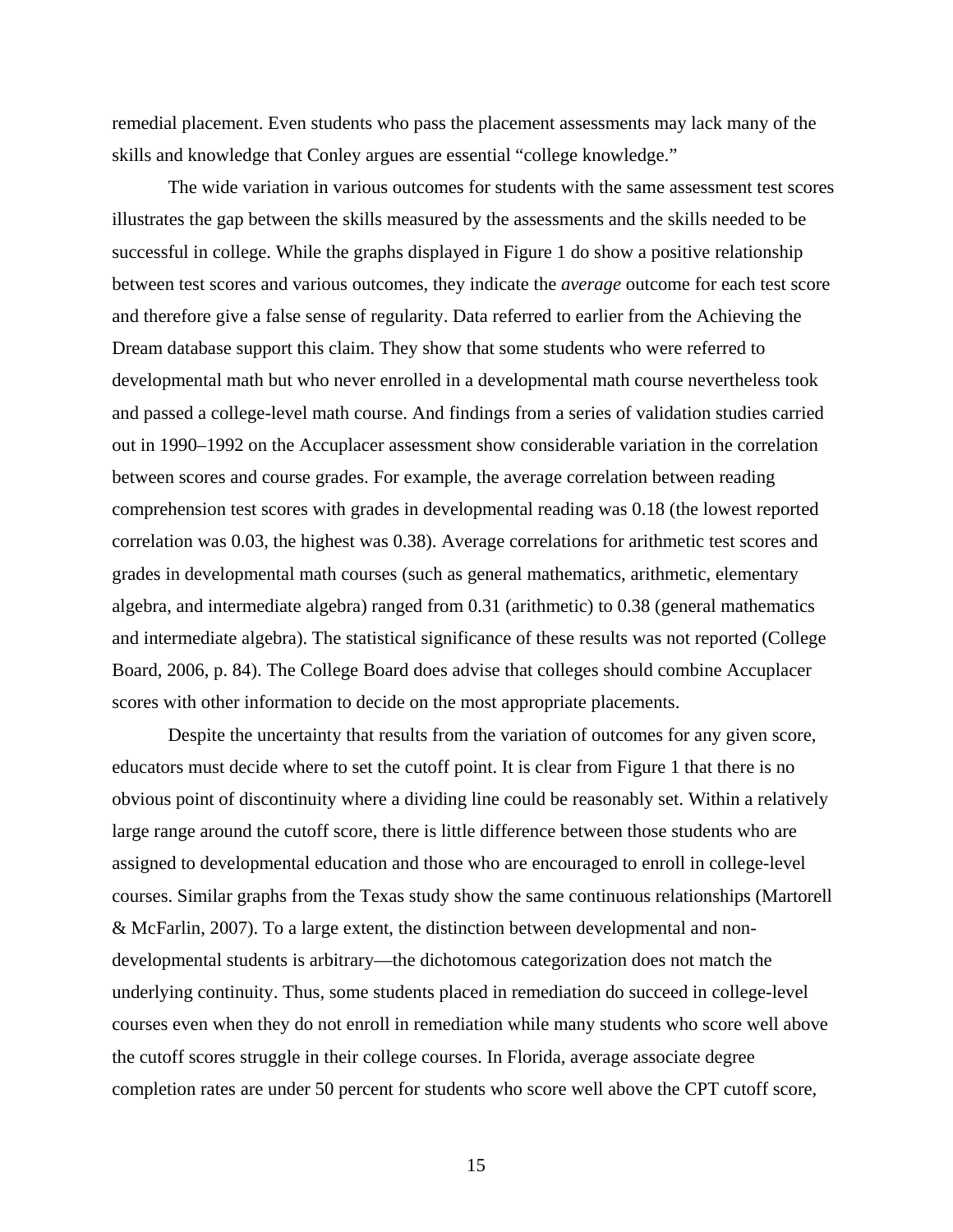<span id="page-19-0"></span>and this occurs in a state that has strong incentives for associate degree completion for students who wish to transfer and earn a bachelor's degree. Because of generally weak skills found among community college students, professors in many college-level classes must teach in such a way as to address the needs of students with weak skills. Grubb (1999) refers to this widespread phenomenon as hidden remediation.

 To be sure, developmental education assessments are not designed to predict future college outcomes, but rather to determine the appropriate course into which a student should be placed (there is a relationship between whether a student knows pre-college math and how well they will succeed in college math and in college generally, but they are not the same thing). Yet, even in terms of determining appropriate remediation in particular subject areas, assessment scores may do little to reveal what help students need to be successful in college. Students with the same low score on a mathematics placement test could face very different problems. For example, some students may have learned math successfully but scored poorly because they had been out of school for many years; other students may never have learned in high school the math being assessed; others may have taken the appropriate courses but failed to learn the material nonetheless; still others may be immigrants who had trouble understanding the English used in the math placement test. Each of these four groups of students, all with the same assessment test scores, probably need very different types of services to prepare them to be successful in college-level mathematics.

Given the current confusion, lack of consensus, and weak outcomes for developmental students, the existing approaches to assessment for developmental placement should be reconsidered and perhaps replaced with an approach that tries explicitly to determine what a student will need to succeed in college generally rather than one that aims to identify a somewhat narrow set of skills a student possesses at a given point.

## **Discussion and Conclusion**

Stepping back and taking in the broad picture of developmental education, one sees an extensive system that involves thousands of dedicated counselors and professors carrying out a crucial function. But at the same time, that system is characterized by uncertainty, lack of consensus on the definition of college ready or of the best strategies to pursue, high costs, and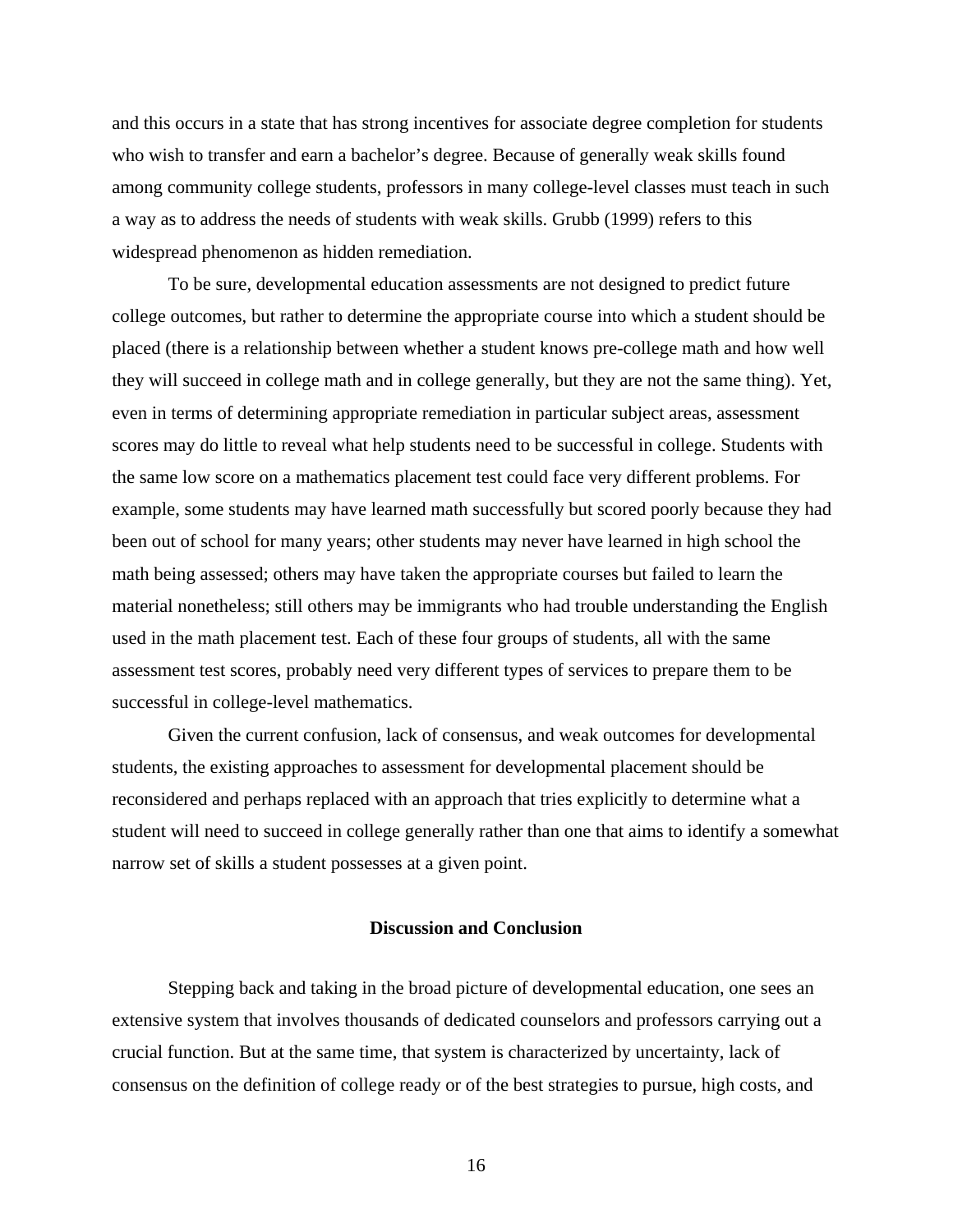varied and often unknown benefits. Many students who are referred to developmental education never enroll in it. Many who complete one remediation course fail to show up for the next course in the sequence. Overall, fewer than one half of students who are referred to developmental education complete the recommended sequence. What is more, many students who do complete their developmental courses do not go on to enroll in the associated college-level courses. The evaluation data concerning developmental education are equally discouraging. Much of the research on developmental education is suggestive but cannot reliably measure the effect of remediation or differentiate among different approaches. The handful of more definitive studies shows mixed results at best.

 This picture is further complicated by the lack of consensus about what constitutes being college ready and by assessments that have only a weak relationship with subsequent educational performance. This uncertainty is reflected in the bewildering plethora of assessments and cutoff points used around the country. And perhaps even more important, there is no break or discontinuity in assessment test scores that clearly differentiates developmental from collegelevel students. Many students who test out of remediation nonetheless struggle in their college courses, and educational outcomes for such students are too low. Thus, a sharp distinction in the services received by these two types of students is not justified.

 Although this portrays a pessimistic picture, there are some reasons to temper that pessimism. There are some positive findings from Ohio, and several studies of individual colleges show more positive results. Also, it may be that students make significant progress in developmental education, but their skills still do not reach the college-level standard. Getting a student from a sixth to a tenth grade math level is a valuable social undertaking, even if it is not enough to provide a solid foundation for a college education. Moreover, the aggregate results reported in this paper can obscure strong programs at individual colleges.

 The above caveats notwithstanding, it is difficult to escape the conclusion that the developmental function in community colleges is not working well. What direction should reform take? The analysis presented in the paper suggests some promising areas for exploration and innovation. I suggest that any comprehensive strategy to improve the developmental function in community colleges should include a reform and research agenda focused on the following three recommendations: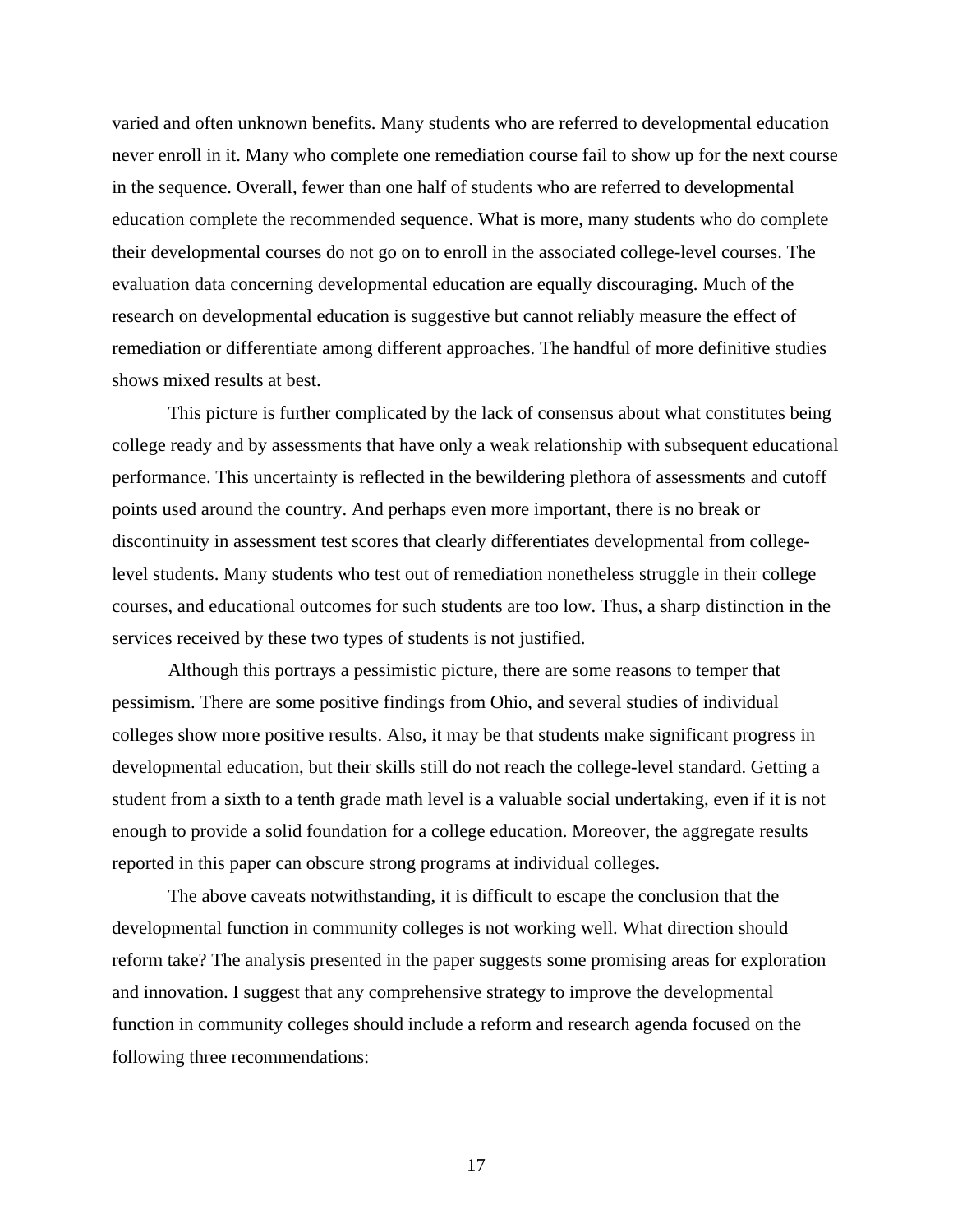**First, rethink assessment, focusing on understanding what students need in order to be successful in college rather than simply concentrating on placement within the sequence of a curriculum.** Two students with the same score on an assessment test may need completely different types of assistance to be successful in college-level courses. This is consistent with the weak relationship between test scores and subsequent measures of student success in developmental and college-level courses. And the blizzard of assessments and cutoff scores suggests that there is no consensus about what constitutes college ready or how to measure it. The growing national movement for better high school-college alignment may offer a framework within which we can make progress on answering these questions (Achieve, 2006; Kirst  $\&$ Venezia, 2004).

**Second, abandon the dichotomy between developmental and college-ready students for a wide range of students above and below current developmental cutoff scores by opening college-level courses to more students and by incorporating academic support assistance for all students who need it into college-level courses.** The current formal policy makes a distinction between developmental and college-ready students. Yet the discouraging evidence about the effectiveness of developmental education (especially for students who score around the cutoff point), the uncertainty about assessment, and the absence of any clear discontinuity in the relationship between student assessment scores and student outcomes, suggest that a policy based on categorizing students as developmental or college-ready is misguided. Students who score below the cutoff point, especially those near the top of the developmental range, are asked to spend time and money on services of dubious value, while those who score above it are assigned to college-level courses without special help, even though many of them have weak academic skills. A policy based on the recognition of these ambiguities would blur the distinction between different classes of students.

Analysis of developmental education shows that students near the cutoff scores gain little from their experience in developmental education. This at least suggests that such students would not be any worse off if they enrolled in college-level courses without spending time and money in remediation. But in most cases they do need additional help to engage successfully in college coursework, as do many students placed directly in college-level courses. Thus it does not make sense simply to enroll students currently referred to developmental education directly into college courses as those courses are, for the most part, taught now.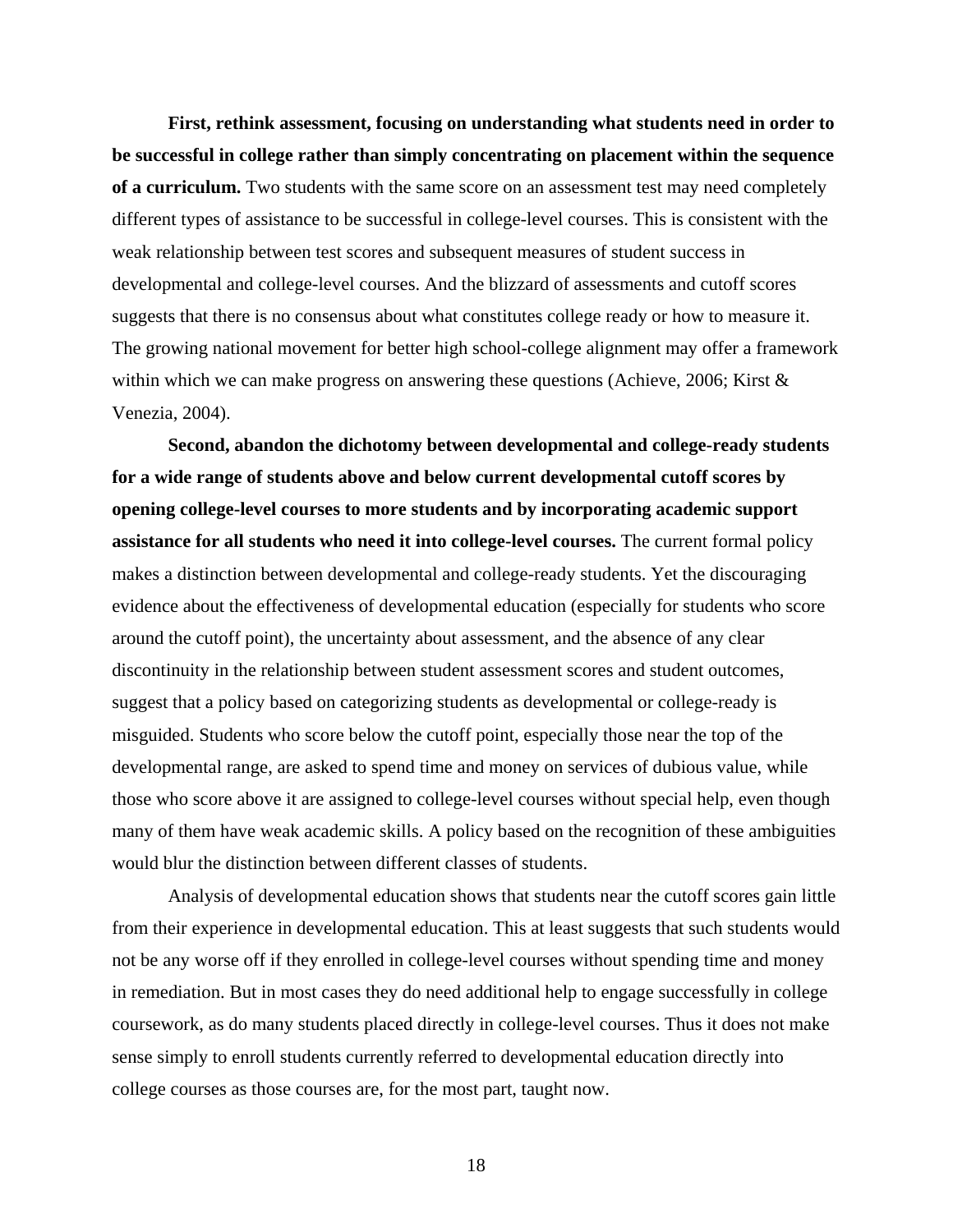There are a variety of approaches to incorporating extra support into regular courses. Perhaps the best known strategy for doing this is the supplemental instruction model, which relies on peer tutoring. There is some evidence that this can be effective for first-level college courses (International Center for Supplemental Instruction, 2006). Another approach is used by the Digital Bridge Academy at Cabrillo College in California. This program uses a variety of experiential learning and other pedagogic strategies to incorporate learning into the pedagogy of actual college-level courses (Navarro, 2007). This approach, which is consistent with the accelerated learning strategy used in the K-12 sector and which has been found to have positive effects, eschews special programs for weaker students, maintaining that good pedagogy for those students is the same as it is for advanced students (Bloom, Rock, Ham, Melton, & O'Brien, 2001). The principle of dual enrollment or early college is also based on the notion that students benefit from being pushed to achieve at levels that traditionally were not thought to be appropriate for high school students. Preliminary assessments of the effect of dual enrollment on postsecondary outcomes are also encouraging (Karp, Calcagno, Hughes, Jeong, & Bailey, 2007).

**Third, for those students whose skills are so weak that they could not be successful even in augmented college-level courses, explicitly work to minimize the time necessary to prepare students for entry into those courses.** 

 While students with skills that are relatively close to current cutoff levels benefit little from developmental courses, we know less about the effects of remedial courses on students with very weak skills, although we do know that very few students who are referred to developmental courses two or three steps below the college level rarely complete introductory college courses and are even less likely to complete degrees.

Since the mission of community colleges holds that they accept this type of student, they will need to provide developmental services. One objective should be to get such students to college-level courses as soon as possible in order to minimize the expense and discouragement associated with remediation. The suggestions that I have outlined above will facilitate this process. First, more comprehensive assessment will help staff understand exactly what services a given student will need. Second, if college-level courses include extra support for students who continue to have difficulties, then preparing students for those courses will be easier than preparing them for less hospitable courses.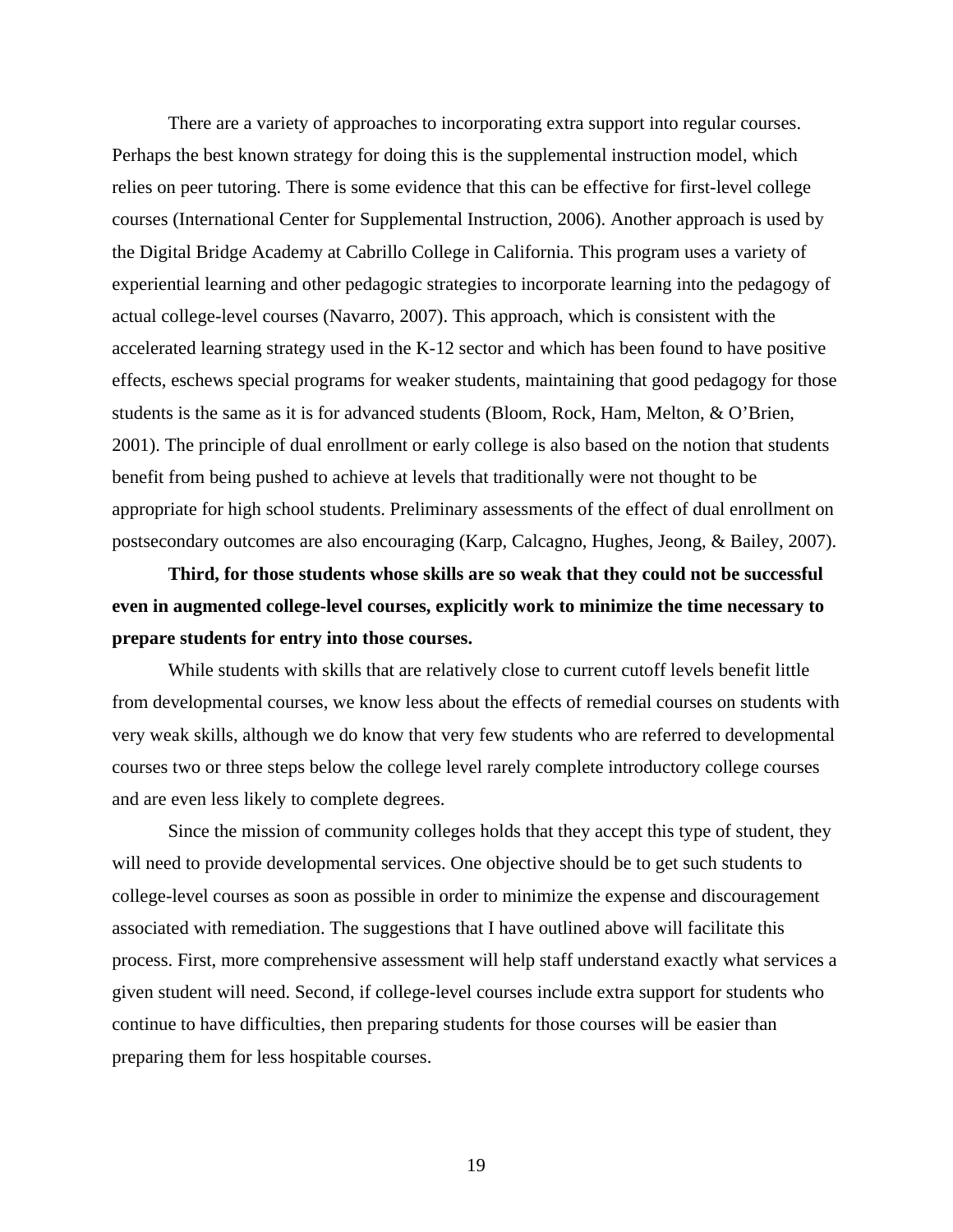Many colleges are now experimenting with accelerated strategies. These include intensive bridge programs in the summer. The Digital Bridge Academy discussed earlier includes a two-week intensive immersion program (Navarro, 2007). At the Community College of Denver, students can combine two levels of developmental math, reading, or writing to accelerate their progress (Baker & Brancard, 2008). Initial comparisons with a sample of similar students show encouraging results for both of these programs—although they are still quite small and definitive evaluations have not been carried out. It is also the case that many students who complete one level of remediation fail to show up for the next level. Thus another simple way to accelerate movement through various levels of remediation would be to combine levels or eliminate any elapsed time between levels.

Contextualization of developmental education is another way to engage students and to allow them to make progress in their areas of interest while they are still in remedial classes. And there is some research that suggests that teaching to adults is more effective when it is linked to meaningful applications (Rubenson & Schutze, 1995; Sticht, 1995). Similar conclusions have been reached about adolescents—that connecting literacy instruction to content areas is advantageous (Conley, 2008).

Introducing these and other needed reforms will be an extremely difficult task, but the end of this first decade of the twenty-first century may be a good time to work on improving the developmental education function of community colleges. The last few years have seen a dramatic growth of interest in strengthening weak academic skills of college students and indeed in college learning of all types. The promising practices discussed above are products of that increasing interest. Several states, including California, Texas, Tennessee, and Kentucky, are organizing comprehensive initiatives to improve their developmental programs. A growing number of private foundations and the federal government have all turned their attention to this problem, and colleges all over the country are trying new approaches to developmental education. Developmental education is a core part of Achieving the Dream, a 100 million dollar initiative, funded by Lumina Foundation for Education and many other funders, to improve student success at eighty-four community colleges [\(www.achievingthedream.org\)](http://www.achievingthedream.org/). The U.S. Department of Education's Institute of Education Sciences has funded a National Center for Postsecondary Research (NCPR, [www.postsecondaryresearch.org](http://www.postsecondaryresearch.org/)), whose research is focused mainly on evaluating initiatives (primarily but not exclusively in community colleges) to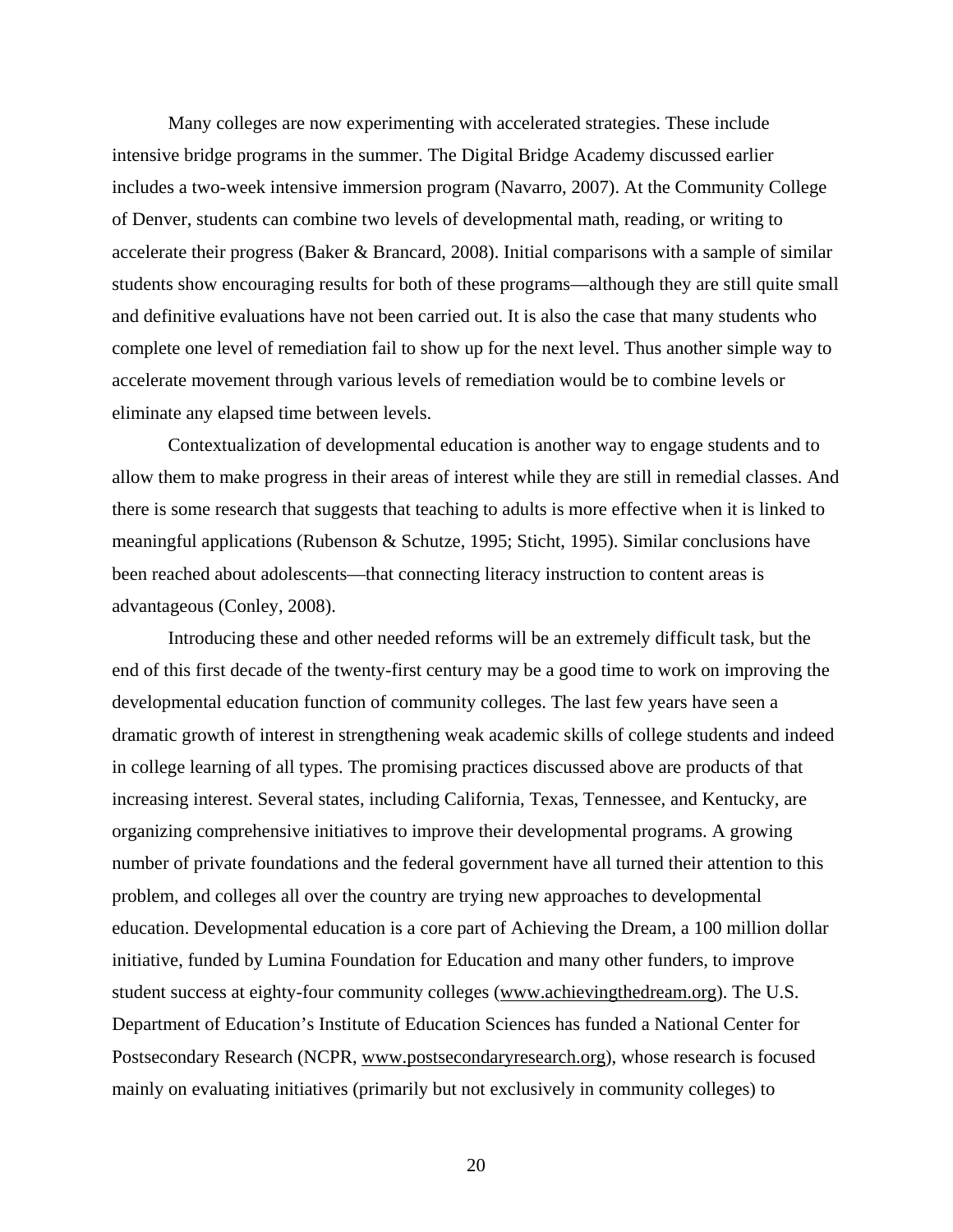improve outcomes for students with weak academic skills. The Bill and Melinda Gates Foundation has started a major initiative designed to improve college opportunities for lowincome youth and young adults. These illustrate the growing focus on developmental education in policy, practice, and research. Moreover, there is also a growing commitment on the part of colleges, state agencies, and researchers to more detailed analysis of student progression through college and to more systematic and rigorous evaluation of program interventions. The increasing interest in using state longitudinal unit record datasets provides a tremendous opportunity to increase our understanding of the barriers that students with weak academic skills face. Most of the best research that I discussed in this paper was based on these state datasets. All of these developments provide an opportunity for a major and much needed effort to strengthen and rethink developmental education.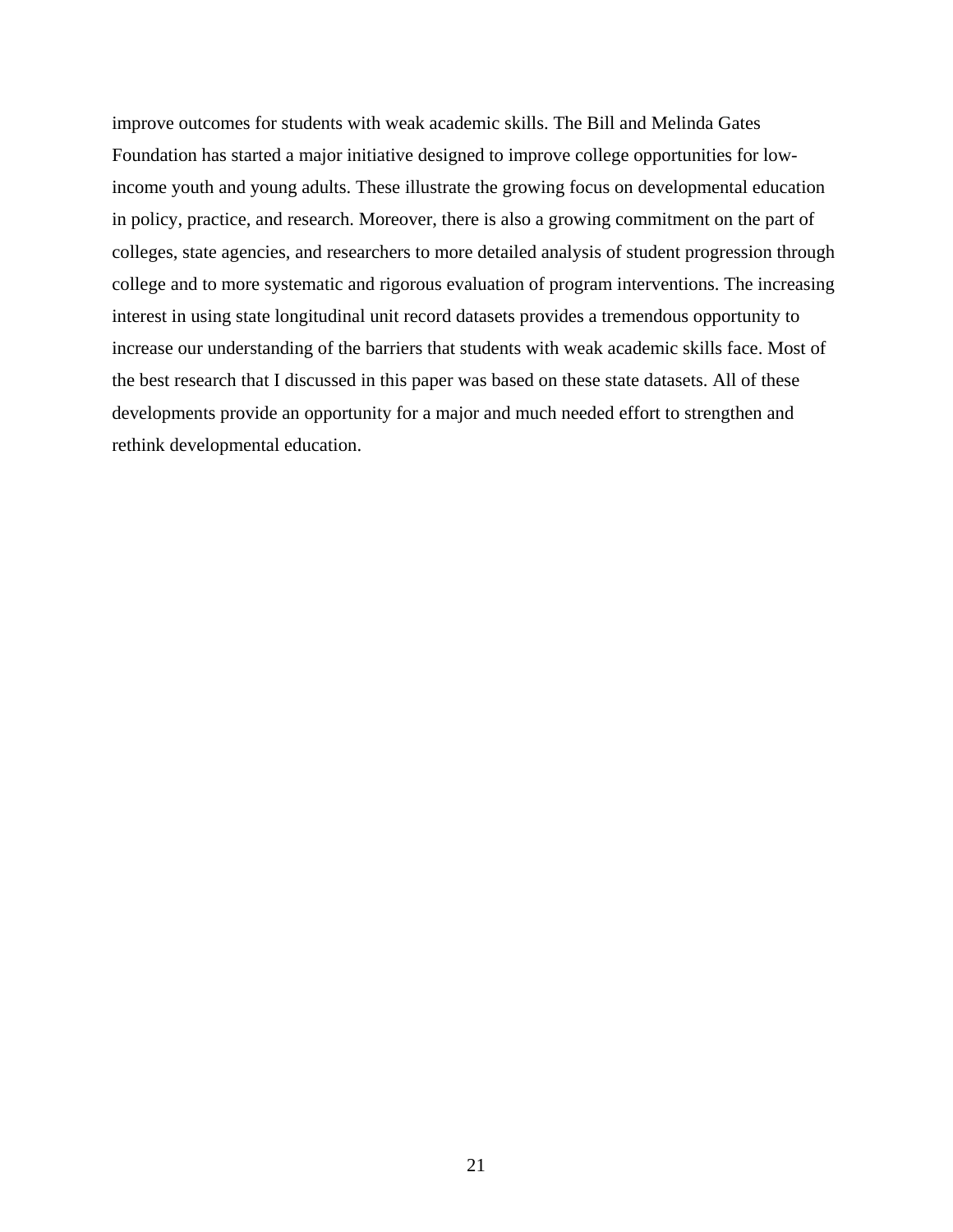#### **References**

<span id="page-25-0"></span>Achieve, Inc. (2006). *Closing the expectations gap*. Washington, DC: Author.

- Adelman, C. (1998). The kiss of death? An alternative view of college remediation. *National CrossTalk*, *6*(3), 11.
- Arkansas Department of Higher Education. (n.d). *2003–04 Arkansas academic cost accounting system: A strategic management tool for higher education planning and campus decision-making.* AR: Author.
- Attewell, P., Lavin, D., Domina, T., & Levey, T. (2006). New evidence on college remediation. *Journal of Higher Education, 77*(5), 886–924.
- Bailey, T., & Alfonso, M. (2005). *Paths to persistence: An analysis of research on program effectiveness at community colleges.* Indianapolis, IN: Lumina Foundation for Education.
- Bailey, T., Jeong, D. W., & Cho, S. (2008). *Referral, enrollment, and completion in developmental education sequences in community colleges* (CCRC Working Paper). New York: Columbia University, Teachers College, Community College Research Center.
- Baker, E. D., & Brancard, R. (2008, April). *[FastStart at CCD](mailto:FastStart@CCD)*. Presentation at the Breaking Through Peer Learning meeting, Denver, CO.
- Bettinger, E., & Long, B. T. (2005). Remediation at the community college: Student participation and outcomes. *New Directions for Community Colleges, 129*(1), 17–26.
- Bloom, H., Rock, J., Ham, S., Melton, L., & O'Brien, J. (with Doolittle, F. & Kagahiro, S.). (2001). *Evaluating the accelerated schools approach.* New York: MDRC.
- Boylan, H. (2002). *What works: A guide to research-based best practices in developmental education.* Boone, NC: Appalachian State University, Continuous Quality Improvement Network with the National Center for Developmental Education.
- Breneman, D., & Haarlow, W. (1998). *Remedial education: Costs and consequences.* Paper presented at the Remediation in Higher Education: A Symposium, Washington, DC.
- Brown, R., & Niemi, D, (2007). *Investigating the alignment of high school and community college assessments in California*. San Jose, CA: The National Center for Public Policy in Higher Education.
- Calcagno, J. C. (2007). *Evaluating the impact of developmental education in community colleges: A quasi-experimental regression-discontinuity design*. Doctoral dissertation, Columbia University, New York.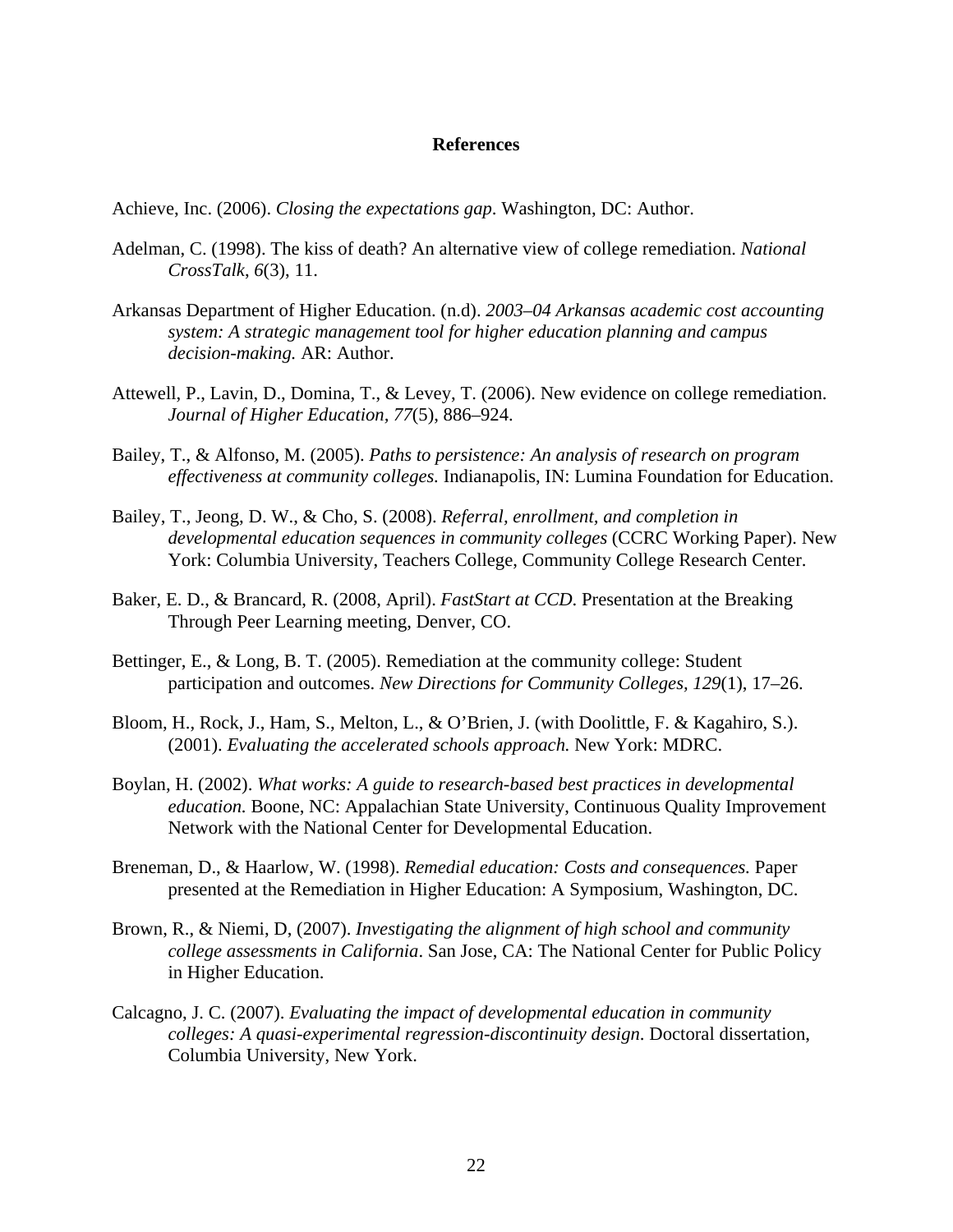Calcagno, J. C., & Long, B. T. (2008) *The impact of postsecondary remediation using a regression discontinuity approach: Addressing endogenous sorting and noncompliance* (NCPR Working Paper). New York: National Center for Postsecondary Research.

College Board. (2006). *ACCUPLACER online: Technical manual.* New York: Author.

- Conley, D. (2005). *College knowledge: What it really takes for students to succeed and what we can do to get them ready.* San Francisco: Jossey-Bass.
- Conley, M. (2008). Cognitive strategy instruction for adolescents: What we know about the promise, what we don't know about the potential. *Harvard Educational Review, 78*(1), 84–206.
- Deil-Amen, R., & Rosenbaum, J. (2002). The unintended consequences of stigma-free remediation. *Sociology of Education*, *75*(3), 249–268.
- Florida Office of Program Policy Analysis and Government Accountability [OPPAGA]. (2006, April). *Steps can be taken to reduce remediation rates; 78% of community college students, 10% of university students need remediation* (OPPAGA Report No. 06-40). FL: Author.
- Grubb, N. (2001). *From black box to Pandora's box: Evaluating remedial/developmental education.* New York: Columbia University, Teachers College, Community College Research Center.
- Grubb, N. (1999). *Honored but invisible: An inside look at teaching in community colleges.* New York: Routledge.
- Horn, L., & Nevill, S. (2006). *Profile of undergraduates in U.S. postsecondary education institutions, 2003–04: With a special analysis of community college students (NCES 2006-184).* U.S. Department of Education. Washington, DC: National Center for Education Statistics.
- Horn, L., & Carroll, C. D. (1996). *Nontraditional undergraduates: Trends in enrollment from 1986 to 1992 and persistence and attainment among 1989–90 beginning postsecondary students* (NCES 97-578). U.S. Department of Education. Washington DC: National Center for Education Statistics.
- International Center for Supplemental Instruction. (2006). *Supplemental instruction/video supplemental instruction: Annotated bibliography*. Retrieved September 2, 2007, from University of Missouri-Kansas City, Center for Academic Development Web site: <http://www.umkc.edu/cad/si/>
- Karp, M. M., Calcagno, J. C., Hughes, K. L., Jeong, D. W., & Bailey, T. (2007). *The postsecondary achievement of participants in dual enrollment: An analysis of student outcomes in two states*. St. Paul: University of Minnesota, National Research Center for Career and Technical Education. Also available at <http://ccrc.tc.columbia.edu/Publication.asp?uid=547.>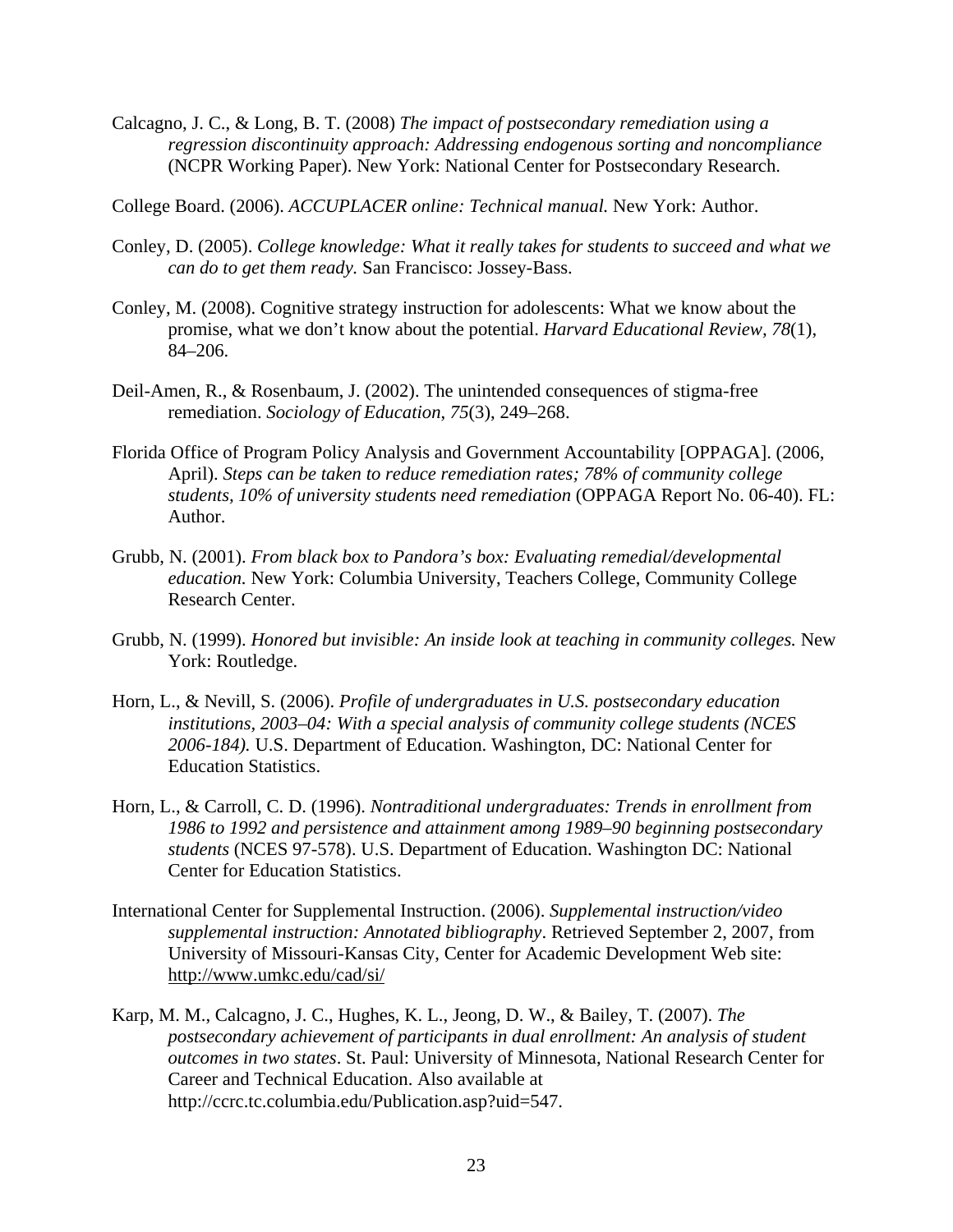- Kirst, M. (2007, winter). Who needs it? Identifying the proportion of students who require postsecondary remedial education is virtually impossible. *National CrossTalk.* Retrieved September 10, 2007, from [http://www.highereducation.org/crosstalk/ct0107/voices0107](http://www.highereducation.org/crosstalk/ct0107/voices0107-kirst.shtml) [kirst.shtml](http://www.highereducation.org/crosstalk/ct0107/voices0107-kirst.shtml)
- Kirst, M., & Venezia, A. (Eds.). (2004). *From high school to college: Improving opportunities for success in postsecondary education*. San Francisco: Jossey-Bass.
- Lesik, S. (2006). Applying the regression-discontinuity design to infer causality with nonrandom assignment. *Review of Higher Education*, *30*(1), 1–19.
- Levin, H., & Calcagno, J. C. (2008). Remediation in the community college: An evaluator's perspective. *Community College Review*, *35*(3), 181–207.
- Martorell, P., & McFarlin, I. (2007). *Help or hindrance? The effects of college remediation on academic and labor market outcomes* (Working Paper). Dallas, TX: University of Texas at Dallas, Texas Schools Project.
- Moss, B. G., & Yeaton, W. (2006). Shaping policies related to developmental education: An evaluation using the regression-discontinuity design. *Educational Evaluation and Policy Analysis*, *28*(3), 215-229.
- Navarro, D. J. (2007). *Digital Bridge Academy: Program overview.* Watsonville, CA: Cabrillo College.
- NCDE (n.d.). *N.C.D.E. National research project on developmental education*. Boone, NC: Appalachian State University, National Center for Developmental Education.
- Ohio Board of Regents. (2006, August). *Costs and consequences of remedial course enrollment in Ohio public higher education: Six-year outcomes for fall 1998 cohort*. OH: Author.
- Pascarella, E. T., & Terenzini, P. T. (2005). *How college affects students: A third decade of research, 2.* San Francisco: Jossey-Bass.
- Pascarella, E. T., & Terenzini, P. T. (1991). *How college affects students: Findings and insights from twenty years of research*. San Francisco: Jossey-Bass.
- Perin, D. (2006). Can community colleges protect both access and standards? The problem of remediation. *Teachers College Record, 108*(3), 339–373.
- Perin, D., & Charron, K. (2006). Lights just click on every day. In T. Bailey & V. S. Morest (Eds.), *Defending the Community College Equity Agenda* (pp. 155–194)*.* Baltimore: Johns Hopkins University Press.
- Rubenson, K., & Schutze, H. G. (1995). Learning at and through the workplace: A review of participation and adult learning theory. In D. Hirsch & D. A. Wagner (Eds.). *What makes workers learn: The role of incentives in workplace education and training* (pp. 95–116). Cresskill, NJ: Hampton Press.